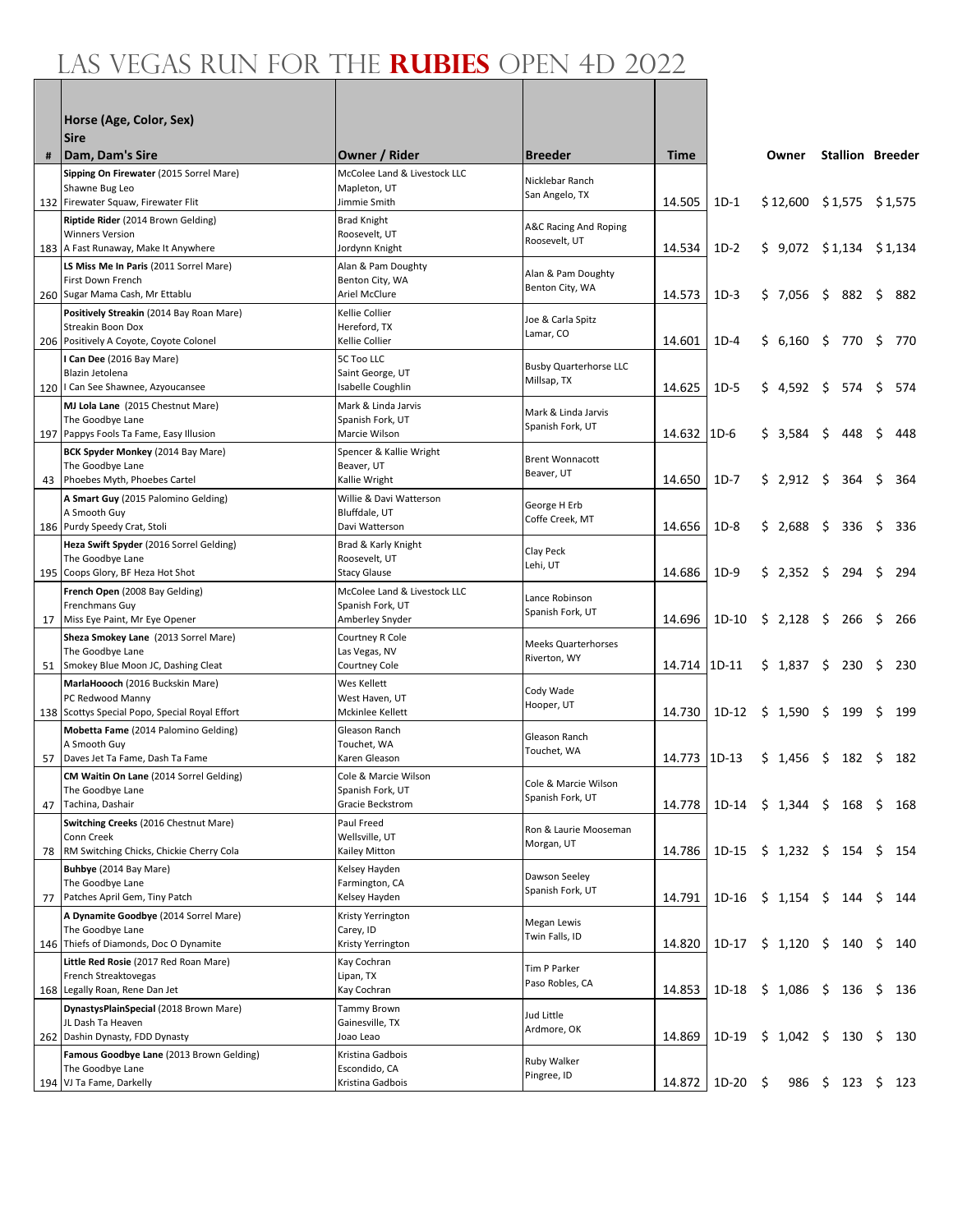|    | Horse (Age, Color, Sex)                                                                                         |                                                               |                                                      |              |          |    |                             |              |                         |      |     |
|----|-----------------------------------------------------------------------------------------------------------------|---------------------------------------------------------------|------------------------------------------------------|--------------|----------|----|-----------------------------|--------------|-------------------------|------|-----|
|    | <b>Sire</b>                                                                                                     | Owner / Rider                                                 | <b>Breeder</b>                                       | <b>Time</b>  |          |    | Owner                       |              | <b>Stallion Breeder</b> |      |     |
|    | #   Dam, Dam's Sire<br>Slingshot Lane (2013 Bay Mare)<br>The Goodbye Lane                                       | Mark & Linda Jarvis<br>Spanish Fork, UT                       | Mark & Linda Jarvis<br>Spanish Fork, UT              |              |          |    |                             |              |                         |      |     |
|    | 36   SKS Running Faucet, Diamond Faucet<br>Frenchmans Spice (2015 Buckskin Gelding)                             | Morgan Beckstrom<br>Linda Jaeger                              |                                                      | 14.922       | $1D-21$  | \$ | 941 \$                      |              | 118                     | - \$ | 118 |
|    | Frenchmans Guy<br>202 Jo Spice For Love, Taras First Love                                                       | Loomis, CA<br>Talia Jaeger                                    | Alyssa Hebdon<br>Smithfield, UT                      | 14.932       | $1D-22$  | -S | 851                         | - \$         | 106                     | \$   | 106 |
|    | Perks Of Being A Jet (2018 Sorrel Gelding)<br>Blazin Jetolena<br>83 French Lady Perks, Frenchmans Guy           | Jacqueline Berryhill<br>Smithfield, UT<br>Jackie Berryhill    | <b>Busby Quarterhorse LLC</b><br>Millsap, TX         | 14.949       | $1D-23$  | \$ | 784                         | -\$          | 98                      | \$   | 98  |
|    | JL Tularosa (2014 Chestnut Mare)<br>JL Sirocco<br>46 BF Silver Charm, Takin on the Cash                         | Kasslie Branson<br>Genola, UT<br>Kasslie Branson              | Jill Lane Quarter Horses<br>Fort Benton, MT          | 14.953       | $1D-24$  | S  | 734                         | -S           | 92                      | \$   | 92  |
|    | Iza French Dream (2014 Buckskin Mare)<br>First Down French<br>261 WR Oh Too Rock, Texas High Dasher             | Rachelle Smith Mose<br>Bend, OR<br>Rachelle Smith Mose        | Rachelle Smith Mose<br>Bend, OR                      | 14.965       | $1D-25$  | \$ | 700                         | -S           | 88                      | \$   | 88  |
|    | Bellas Bag Of Bones (2015 Bay Gelding)<br>The Goodbye Lane<br>64 GW Lily Belle, Society Road                    | Mckale Hadley<br>Taylor, UT<br>McKale Hadley                  | Mckale Hadley<br>Taylor, UT                          | 14.970       |          |    |                             |              |                         |      |     |
|    | JRFrenchNShameless (2015 Palomino Gelding)<br>First Down French<br>204 Mollys Peppy Barmaid, Ginn And Peppy     | Jennifer Rose<br>Bakersfield, CA<br>Jennifer Rose             | Jacob Spitzer<br>Tehachapi, CA                       | 14.981       |          |    |                             |              |                         |      |     |
|    | Bardells Sundance (2014 Buckskin Mare)<br>Frenchmans Guy<br>49 Bardells Jubilee, Gray Bardell                   | Marquel Moser<br>Las Vegas, NV<br>Marquel Moser               | <b>Beth Laine</b><br>Las Vegas, NV                   | 14.988       |          |    |                             |              |                         |      |     |
| 29 | Smoke N Jetolena (2011 Sorrel Gelding)<br>Blazin Jetolena<br>Miss Mucho Caliente, Smoke N Sparks                | Sarah Kieckhefer<br>Prescott, AZ<br>Sarah Kieckhefer          | Cheryl & Daniel Murray<br>Green Valley, AZ           | 14.997       |          |    |                             |              |                         |      |     |
|    | VF The Blonde Bomber (2015 Palomino Mare)<br><b>Eddie Stinson</b><br>267 VF Shes On Fire, Bullys On Fire        | <b>Billie Jackson</b><br>Millsap, TX<br><b>Billie Jackson</b> | <b>Victory Farms</b><br>Ada, OK                      | 15.021 2D-1  |          |    | $$12,600$ $$1,575$ $$1,575$ |              |                         |      |     |
|    | LS Dats Cuz YourMine (2017 Grey Mare)<br>Dats A Frenchman<br>189 Cashs Luck Nickel, Judge Cash                  | Alan & Pam Doughty<br>Benton City, WA<br>Ariel McClure        | Alan & Pam Doughty<br>Benton City, WA                | 15.047       | $2D-2$   |    | $$9,072$ $$1,134$ $$1,134$  |              |                         |      |     |
|    | Shea Blazin Bay (2012 Bay Mare)<br>Blazin Jetolena<br>31 CCR Faylene, Leroys Brown Shadow                       | <b>Steve Morgan</b><br>Lincoln, CA<br>Hunter Morgan           | Lon Brest<br>Sidney, MT                              | 15.048       | $2D-3/4$ |    | $$7,056$ \$ 882             |              |                         | \$   | 882 |
|    | Redwood Manny Joy (2016 Palomino Mare)<br>PC Redwood Manny<br>118 HCR Golden Victory, Mr San Cuarto             | Kelsie & Chase Sanders<br>Ogden, UT<br>Kelsie Sanders         | Whitt Hill<br>Spanish Fork, UT                       | 15.048       | $2D-3/4$ |    | \$7,056                     | \$           | 882                     | \$   | 882 |
|    | KM Famous Slippers (2017 Sorrel Mare)<br><b>TKW Runaway Fame</b><br>182 Firewateronspecial, Firewaterontherocks | Katie McCaslan<br>Raisin City, CA<br>Katie McCaslan           | Katie McCaslan<br>Raisin City, CA                    | 15.056 2D-5  |          |    | \$4,592\$574\$              |              |                         |      | 574 |
|    | Biscuit De Feu (2013 Brown Mare)<br>First Down French<br>34 High Tide, Ocean Runaway                            | Leanne Sine<br>Dewinton, AB<br>Leanne Sine                    | Brian & Pam Scheer<br>Ceres, CA                      | 15.058       | $2D-6$   |    | \$3,584                     | $\mathsf{S}$ | 448                     | \$   | 448 |
|    | CSE C U In Vegas (2014 Buckskin Mare)<br>French Streaktovegas<br>250 CSE Grace of Gold, Dash of Royal Gold      | Candice Slagel<br>Hermiston, OR<br>Candice Osborne            | Candice Slagel &<br>Dorothy Schmidt<br>Hermiston, OR | 15.067       | $2D-7$   |    | $$2,912$ \$                 |              | 364                     | \$   | 364 |
|    | WY Porsche By Design (2017 Sorrel Mare)<br>Slick By Design<br>196 Fire Up The Porsche, Firewaterontherocks      | Shyann Lucas<br>Morristown, AZ<br>Shyann Lucas                | Shyan Lucas<br>Morristown, AZ                        | 15.070 2D-8  |          |    | \$2,688                     |              | \$ 336                  | - \$ | 336 |
|    | SH Especially Smooth (2012 Bay Gelding)<br>A Smooth Guy<br>32 Special Possessions, Special Leader               | Susan Hadley<br>Ogden, UT<br>Susan Hadley                     | Sherman & Susan Hadley<br>Ogden, UT                  | 15.081 2D-9  |          |    | $$2,352$$ $$294$            |              |                         | \$   | 294 |
| 66 | Million Bucks (2015 Bay Gelding)<br>Foose<br>Million Ways, Raise A Secret                                       | <b>Taylor Rivera</b><br>Las Vegas, NV<br>Taylor Rivera        | <b>Edward Allred</b><br>Cypress, CA                  | 15.085       | $2D-10$  |    | $$2,128$$ \$ 266            |              |                         | - \$ | 266 |
|    | Paris Texas (2017 Palomino Gelding)<br>First Down French<br>175 Zan Parrs Texas Tea, Knight Robber              | Krystal Dillman<br>Navasota, TX<br>Krystal Dillman            | Krystal Dillman<br>Navasota, TX                      | 15.100 2D-11 |          |    | $$1,837$ $$230$ $$$         |              |                         |      | 230 |
|    |                                                                                                                 |                                                               |                                                      |              |          |    |                             |              |                         |      |     |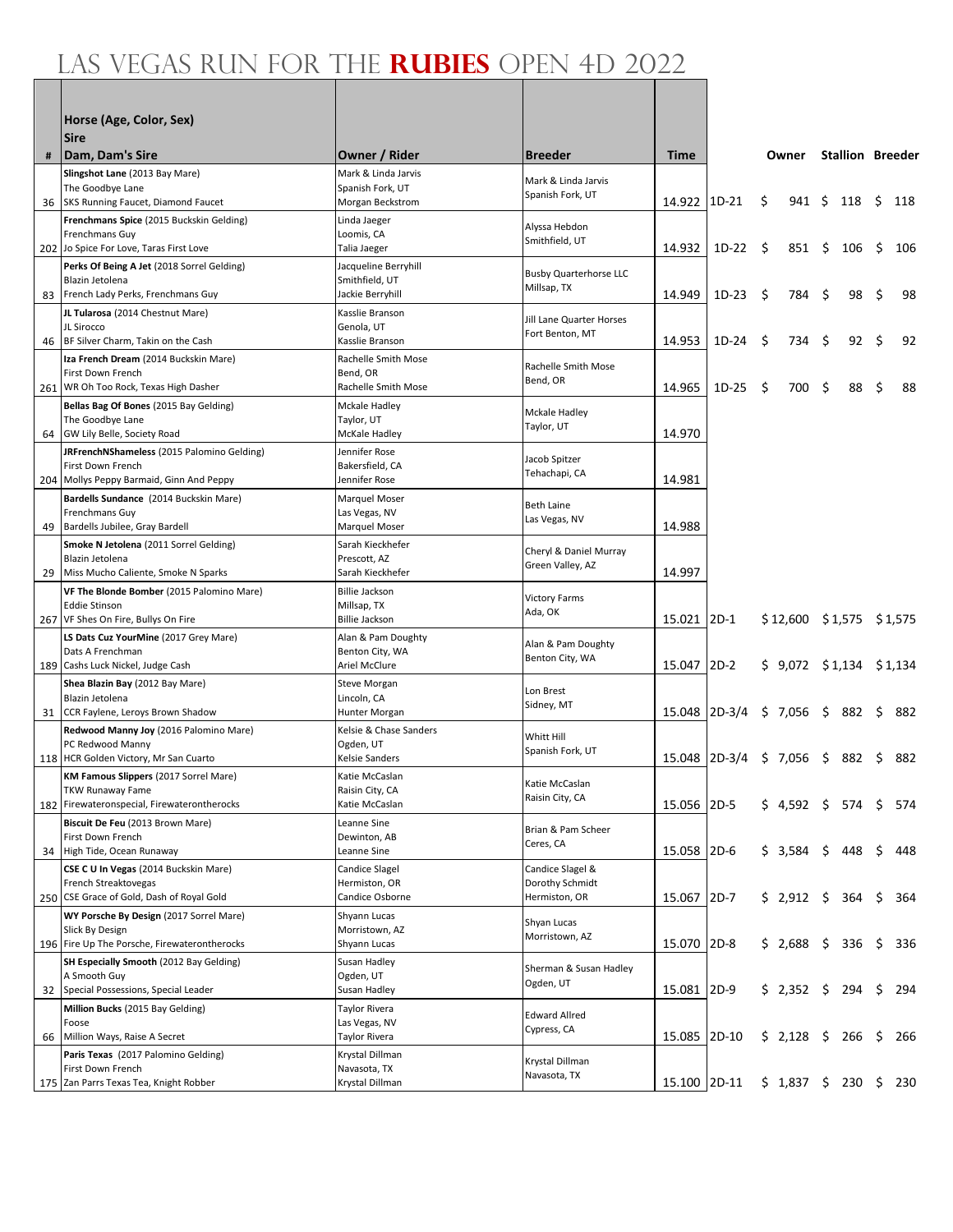|    | Horse (Age, Color, Sex)<br><b>Sire</b>                                         |                                       |                                               |              |         |                     |         |      |                         |    |      |
|----|--------------------------------------------------------------------------------|---------------------------------------|-----------------------------------------------|--------------|---------|---------------------|---------|------|-------------------------|----|------|
| #  | Dam, Dam's Sire                                                                | Owner / Rider                         | <b>Breeder</b>                                | Time         |         |                     | Owner   |      | <b>Stallion Breeder</b> |    |      |
|    | Slicks Fast Lane (2017 Black Gelding)                                          | <b>Brandi Giles</b>                   | <b>Brandi Giles</b>                           |              |         |                     |         |      |                         |    |      |
|    | Slick By Design<br>86   DTF Laney Fast, Dash Ta Fame                           | Lake Shore, UT<br><b>Brandi Giles</b> | Lake Shore, UT                                | 15.106       | $2D-12$ |                     | \$1,590 | -S   | 199                     | \$ | 199  |
|    | Technistones (2014 Buckskin Gelding)                                           | Straight A Cattle Co, LLC             |                                               |              |         |                     |         |      |                         |    |      |
|    | Technicolours                                                                  | Wittmann, AZ                          | Darrin & Jennifer Henderson<br>Hindsville, AR |              |         |                     |         |      |                         |    |      |
|    | 185 Recurrent Thread, Sticks An Stones                                         | Jaime Hinton                          |                                               | 15.114 2D-13 |         |                     | \$1,456 | -\$  | 182                     | -S | 182  |
|    | Famous Jetolena (2015 Sorrel Gelding)<br>Blazin Jetolena                       | Cori Perry<br>Plymouth, UT            | Shelby Mills                                  |              |         |                     |         |      |                         |    |      |
|    | 16 Famous Baby Bug, Dash Ta Fame                                               | <b>Brandi Giles</b>                   | Chiefland, FL                                 | 15.117       | 2D-14   |                     | \$1,344 | \$   | 168                     | \$ | 168  |
|    | Ittys Valiant Eagle (2009 Sorrel Gelding)                                      | Rick & Sarah Kieckhefer               | Jud Little                                    |              |         |                     |         |      |                         |    |      |
|    | Valiant Hero<br>263 Ittys Sis, Eagles Reason                                   | Prescott, AZ<br>Sarah Kieckhefer      | Ardmore, OK                                   | 15.119       | $2D-15$ |                     | \$1,232 | \$   | 154                     | \$ | 154  |
|    | Oneminutetomidnight (2017 Brown Gelding)                                       | Rose Jones                            |                                               |              |         |                     |         |      |                         |    |      |
|    | Slick By Design                                                                | Quincy, WA                            | Kathy Grimes<br>Medical Lake, WA              |              |         |                     |         |      |                         |    |      |
|    | 178 KG Justiceweexpected, Judge Cash<br>Money On The Six (2014 Sorrel Gelding) | Rose Jones<br>Jimmie Smith            |                                               | 15.122       | $2D-16$ |                     | \$1,154 | \$   | 144                     | \$ | 144  |
|    | Designer Red                                                                   | McDade, TX                            | Thomas O'Neal                                 |              |         |                     |         |      |                         |    |      |
|    | 248 Six Gators Too Go, Marthas Six Moons                                       | Jimmie Smith                          | Chodrant, LA                                  | 15.129       | 2D-17   |                     | \$1,120 | \$   | 140                     | \$ | 140  |
|    | Flashy Suede (2017 Bay Mare)                                                   | <b>Jody Reese</b><br>Bakersfiled, CA  | <b>Jody Reese</b>                             |              |         |                     |         |      |                         |    |      |
|    | First Down French<br>164 Hixie, Docs Hickory                                   | Jody Reese                            | Bakersfield, CA                               | 15.132       | 2D-18   |                     | \$1,086 | \$   | 136                     | \$ | 136  |
|    | Big Gs Flash Gordon (2013 Chestnut Gelding)                                    | Laynee Giles                          | Gordon Vantasell                              |              |         |                     |         |      |                         |    |      |
|    | The Goodbye Lane<br>137 Pay The Gray, Convoy Scout                             | Lake Shore, UT<br>Laynee Giles        | Draper, UT                                    | 15.135       | 2D-19   |                     | \$1,042 | S.   | 130                     | S  | 130  |
|    | Sheza French O Toole (2013 Sorrel Mare)                                        | <b>Stacy Tucker</b>                   |                                               |              |         |                     |         |      |                         |    |      |
|    | First Down French                                                              | San Tan Valley, AZ                    | Taylor Lawson<br>New Waverly, TX              |              |         |                     |         |      |                         |    |      |
|    | 191 Reckless Run O Toole, Jody O Toole                                         | <b>Stacy Tucker</b>                   |                                               | 15.149       | 2D-20   | \$                  | 986     | \$   | 123                     | \$ | 123  |
|    | A Texas Smoothie (2016 Sorrel Mare)<br>A Smooth Guy                            | Candice Slagel<br>Hermiston, OR       | Candice Slagel &<br>Dorthy Schmidt            |              |         |                     |         |      |                         |    |      |
|    | 187 Jettin Althea, Texas High Dasher                                           | Candice Osborne                       | Hermiston, OR                                 | 15.151 2D-21 |         | \$                  | 941     | - \$ | 118                     | \$ | 118  |
|    | Streak Shine ToVegas (2014 Chestnut Gelding)                                   | <b>Sherry Massey</b>                  | Travis Archer                                 |              |         |                     |         |      |                         |    |      |
|    | French Streaktovegas<br>96 Pine N Shine, Shiny Fandango                        | Maricopa, AZ<br><b>Sherry Massey</b>  | San Tan Valley, AZ                            | 15.155       | $2D-22$ | \$                  | 851     | Ŝ.   | 106                     | \$ | 106  |
|    | Two Karat Eddie (2009 Bay Gelding)                                             | Jessi Vega                            | Donald Henderson                              |              |         |                     |         |      |                         |    |      |
|    | <b>Eddie Stinson</b><br>226 Two Karat Chick, Diamond                           | Eureka, NV<br>Jessi Gordon            | Shannon, NC                                   | 15.172 2D-23 |         | \$                  | 784     | \$   | 98                      | \$ | 98   |
|    | Im On A French Hi (2013 Sorrel Mare)                                           | Darcey Mullen                         |                                               |              |         |                     |         |      |                         |    |      |
|    | First Down French                                                              | Prineville, OR                        | <b>Terry Deupree</b><br>Eagle Point, OR       |              |         |                     |         |      |                         |    |      |
|    | 230 Quick Tips, Jazzing Hi                                                     | Jenna Duhon                           |                                               | 15.181 2D-24 |         | \$                  | 734     | -\$  | 92                      | \$ | 92   |
|    | Famous Wildcat (2007 Sorrel Mare)<br>JB Proud N Famous                         | Shyann Lucas<br>Morristown, AZ        | Aggie Jones                                   |              |         |                     |         |      |                         |    |      |
|    | 68 JW Kentucky Wildcat, Lil Wildcat                                            | Shyann Lucas                          | Joseph, UT                                    | 15.188 2D-25 |         | $\ddot{\mathsf{s}}$ |         |      | 700 \$ 88 \$            |    | - 88 |
|    | Butlers Claimtafame (2014 Sorrel Mare)                                         | Steve Morgan                          | Cynthia McWilliams                            |              |         |                     |         |      |                         |    |      |
| 44 | Eddie Stinson<br>Carman Jo Butlertime, Butler                                  | Lincoln, CA<br>Savanna Morgan         | Walton, KY                                    | 15.190       |         |                     |         |      |                         |    |      |
|    | Tex Walka (2017 Bay Gelding)                                                   | Lance Stairs                          |                                               |              |         |                     |         |      |                         |    |      |
|    | Slick By Design                                                                | Hanford, CA                           | Tim P Parker & Doug Brown<br>Paso Robles, CA  |              |         |                     |         |      |                         |    |      |
|    | 165 Rene To Run, Rene Dan Jet<br>TM Goodbye Merri (2016 Bay Mare)              | Lyndee Stairs                         |                                               | 15.191       |         |                     |         |      |                         |    |      |
|    | The Goodbye Lane                                                               | Kelly Bladow<br>Yorba Linda, CA       | Gloria J Martineau                            |              |         |                     |         |      |                         |    |      |
|    | 199 Merri Splash, Splash Bac                                                   | Payton Bladow                         | Salt Lake City, UT                            | 15.211       |         |                     |         |      |                         |    |      |
|    | TR Lions On Fire (2017 Bay Mare)<br>PG Dry Fire                                | Faith Lencioni<br>Worley, ID          | Tonya Rosebrook                               |              |         |                     |         |      |                         |    |      |
|    | 217 Lion In The House, Lions Share Of Fame                                     | Faith Lencioni                        | Prinville, OR                                 | 15.213       |         |                     |         |      |                         |    |      |
|    | Sea U In Vegas (2016 Bay Roan Mare)                                            | Amy Freeman                           | Sandra Neely                                  |              |         |                     |         |      |                         |    |      |
|    | French Streaktovegas<br>111 Sea Dat Lady, Juno Dat Cash                        | Tehachapi, CA<br>Amy Freeman          | Junction City, OR                             | 15.214       |         |                     |         |      |                         |    |      |
|    | Carrot Top Lane (2017 Dun Mare)                                                | Jordan Argyle                         |                                               |              |         |                     |         |      |                         |    |      |
|    | The Goodbye Lane                                                               | Riverton, UT                          | Glade Jacklin<br>Payson, UT                   |              |         |                     |         |      |                         |    |      |
|    | 224 Cameo Dun, Tigger Dun IT                                                   | Jordan Argyle                         |                                               | 15.217       |         |                     |         |      |                         |    |      |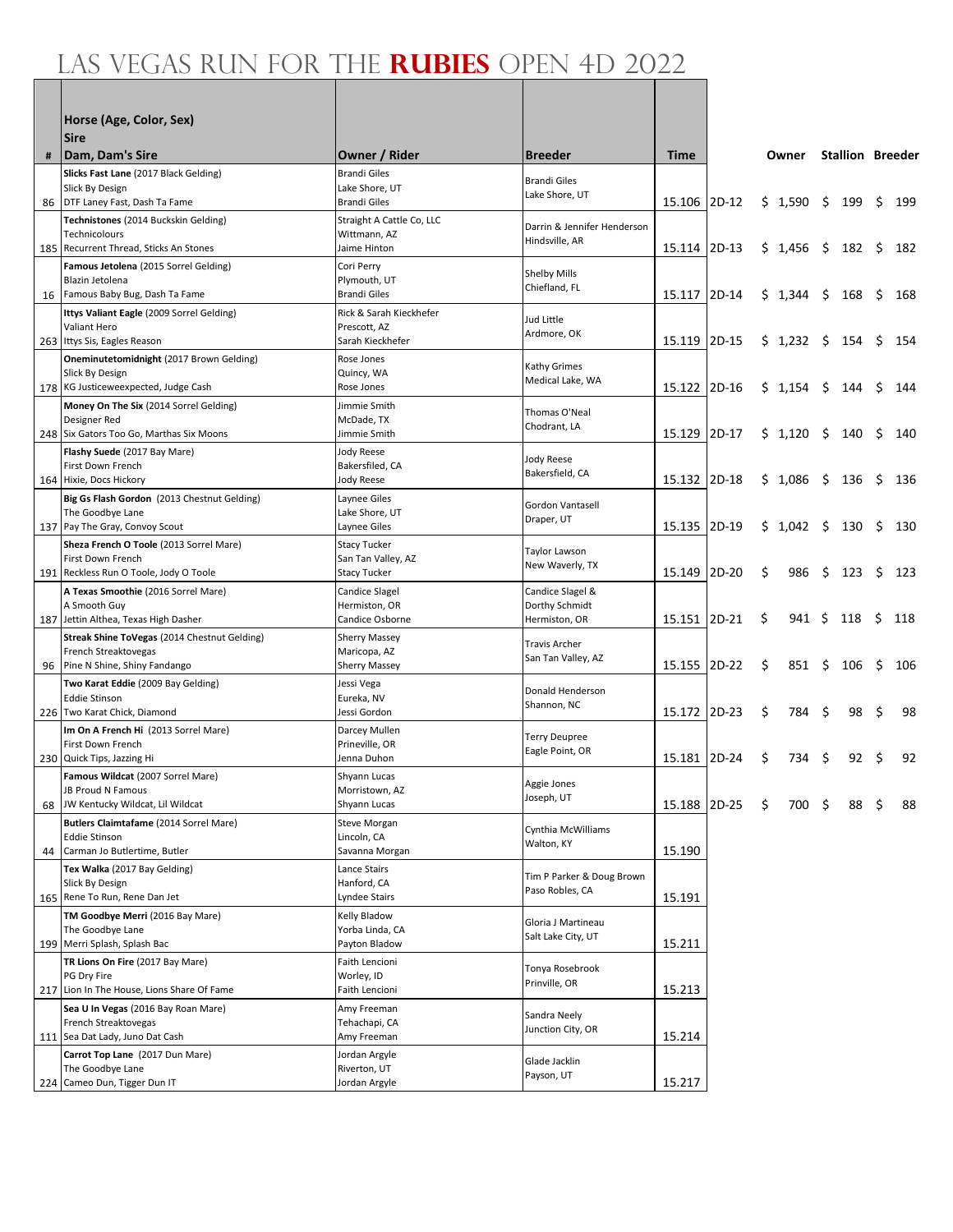|    | Horse (Age, Color, Sex)<br><b>Sire</b>                                                |                                               |                                            |        |
|----|---------------------------------------------------------------------------------------|-----------------------------------------------|--------------------------------------------|--------|
| #  | Dam, Dam's Sire                                                                       | Owner / Rider                                 | <b>Breeder</b>                             | Time   |
|    | JR Streakin Espuela (2013 Bay Roan Gelding)<br>A Streak Of Fling                      | Sherrie Jones<br>Morro Bay, CA                | <b>Shannon Marcum</b>                      |        |
|    | 229 Espuela Pleasure, Blue Light Ike                                                  | Sherrie Jones                                 | Royse City, TX                             | 15.221 |
|    | JH Goodbyeontherocks (2017 Brown Gelding)                                             | Jarrod & Josie Hales                          | Lynnzie Lindstrom                          |        |
|    | The Goodbye Lane                                                                      | Spanish Fork, UT                              | Waddell, AZ                                |        |
|    | 163 Might Be Rockin, Firewaterontherocks                                              | Josie Hales                                   |                                            | 15.224 |
|    | Fierce Rockin Girl (2015 Palomino Mare)<br>First Down French                          | Rachelle Smith Mose<br>Bend, OR               | Rachelle Smith Mose                        |        |
|    | 53 WR Oh Too Rock, Texas High Dasher                                                  | Rachelle Smith Mose                           | Bend, OR                                   | 15.226 |
|    | MP Im Full Of Drift (2016 Sorrel Gelding)                                             | Rylee Cooper-Christman                        | Mel Potter                                 |        |
|    | Alone Drifter                                                                         | Alpine, CA                                    | Marana, AZ                                 |        |
|    | 136   MP Hayfulloftrouble, PC Frenchmans Hayday<br>Playing For First (2011 Grey Mare) | Rylee Copper-Christman<br><b>Brandi Giles</b> |                                            | 15.228 |
|    | Fiestas Gotta Gun                                                                     | Lake Shore, UT                                | Royal D Ranch                              |        |
|    | 200 Fast Romance, First Down Dash                                                     | Laynee Giles                                  | Henrietta, TX                              | 15.240 |
|    | GG Doe C Dough (2009 Sorrel Mare)                                                     | Goodrich Quarter Horses                       | Goodrich Quarter Horses                    |        |
|    | Twoforthedough                                                                        | Bluebell, UT                                  | Bluebell, UT                               | 15.250 |
|    | 25 GG Bobbette, Hollywoodbobssummer<br>Two Rubles (2012 Sorrel Mare)                  | Hadley Goodrich<br>Casey & Darcee Shepherd    |                                            |        |
|    | Twoforthedough                                                                        | Levan, UT                                     | Jay Pitcher                                |        |
|    | 149   A Societys Lass, Society Road                                                   | Darcee Shepherd                               | Smithfield, UT                             | 15.256 |
|    | JJJ Bugs is R Star (2011 Sorrel Gelding)                                              | <b>Stacy Tucker</b>                           | Jo & Latricia Duke                         |        |
|    | Shawne Bug Leo<br>128 R Star, Marthas Six Moons                                       | San Tan Valley, AZ<br><b>Stacy Tucker</b>     | College Station, TX                        | 15.259 |
|    | Winners Blu Bayou (2016 Sorrel Gelding)                                               | Amber Spencer                                 |                                            |        |
|    | <b>Winners Version</b>                                                                | Roosevelt, UT                                 | A&C Racing and Roping                      |        |
|    | 154 Bolexie Blue, Chicks A Blazin                                                     | Amber Spencer                                 | Roosevelt, UT                              | 15.260 |
|    | Azure Patches Fame (2017 Sorrel Gelding)                                              | <b>Shelly Terry</b>                           | Shelly Terry                               |        |
|    | Azure Storm Cat<br>24   A Patch Ta Fame, Dash Ta Fame                                 | Nephi, UT<br>Sierra Terry                     | Nephi, UT                                  | 15.262 |
|    | Miss Peponita Fame (2018 Grey Mare)                                                   | Katie McCaslan                                |                                            |        |
|    | <b>TKW Runaway Fame</b>                                                               | Raisin City, CA                               | Sabrina & Sydney Wheeler<br>Strathmore, CA |        |
|    | 258   Miss McLeoaknita Flo, Mr Peponita Flo                                           | Katie McCaslan                                |                                            | 15.274 |
|    | SK Sweet Famous John (2015 Chestnut Gelding)<br>JB Proud N Famous                     | Tri Sk Cattle<br>Reno, NV                     | J Diamond Ranch                            |        |
|    | 270 JB Sweet Baby Doc, Merridoc                                                       | Lori Bergin                                   | Joseph, UT                                 | 15.286 |
|    | CR Moves Like Jagar (2017 Chestnut Gelding)                                           | Sylvia Howell                                 |                                            |        |
|    | CR Rode Ta Fame                                                                       | Romoland, CA                                  | Sylvia Howell<br>Romoland, CA              |        |
| 87 | My Illusive Dream, Real Easy Cash                                                     | Charlene Howell                               |                                            | 15.289 |
|    | See N Fame (2011 Sorrel Mare)<br>JD Look                                              | Gleason Ranch<br>Touchet, WA                  | Gleason Ranch                              |        |
|    | 172 Bald Ridge, Dash Ta Fame                                                          | Karen Gleason                                 | Touchet, WA                                | 15.290 |
|    | Pardon Dat French (2015 Chestnut Mare)                                                | Kourtney & Howard Woods                       | Dorothy Schmidt                            |        |
|    | Dats A Frenchman                                                                      | Fallon, NV                                    | Hermiston, OR                              |        |
| 93 | CSE Dash Of Boston, Dash of Royal Gold                                                | Kourtney Woods<br>Stacey Muto                 |                                            | 15.291 |
|    | Nobilo (2011 Bay Gelding)<br>Valiant Hero                                             | Tustin, CA                                    | MJ Farms                                   |        |
| 28 | Champagne Lane, Lanes Leinster                                                        | Ashlyn Muto                                   | Veguita, NM                                | 15.305 |
|    | Manny Dot Com (2009 Bay Gelding)                                                      | Preslee Nellesen                              | Melvin Griffeth                            |        |
| 2  | PC Redwood Manny                                                                      | Mapleton, UT<br>Jimmie Smith                  | Rexburg, ID                                | 15.327 |
|    | Speed Dot Com, Sixarun<br>Rockstar By Design (2016 Brown Stallion)                    | Jamie Bashford                                |                                            |        |
|    | Slick By Design                                                                       | Queen Creek, AZ                               | Jason Martin & Charlie Cole                |        |
|    | 203 Streakinflingindisco, A Streak Of Fling                                           | Jamie Bashford                                | Pilot Point, TX                            | 15.329 |
|    | Heavens Return (2014 Black Gelding)                                                   | Sabrina Stallon                               | Jud Little                                 |        |
|    | JL Dash Ta Heaven<br>52 Less Return, Dashing Investment                               | Peoria, AZ<br><b>Brooklyn Stallone</b>        | Ardmore, OK                                | 15.345 |
|    | RKM Five Bar Gamer (2017 Sorrel Mare)                                                 | Toni Karre                                    |                                            |        |
|    | Five Bar Cartel                                                                       | Phoenix, AZ                                   | McGehee Horse & Cattle                     |        |
|    | 142 Sheza Gamer, Game Patriot                                                         | Jenna Duhon                                   | Yoakum, TX                                 | 15.353 |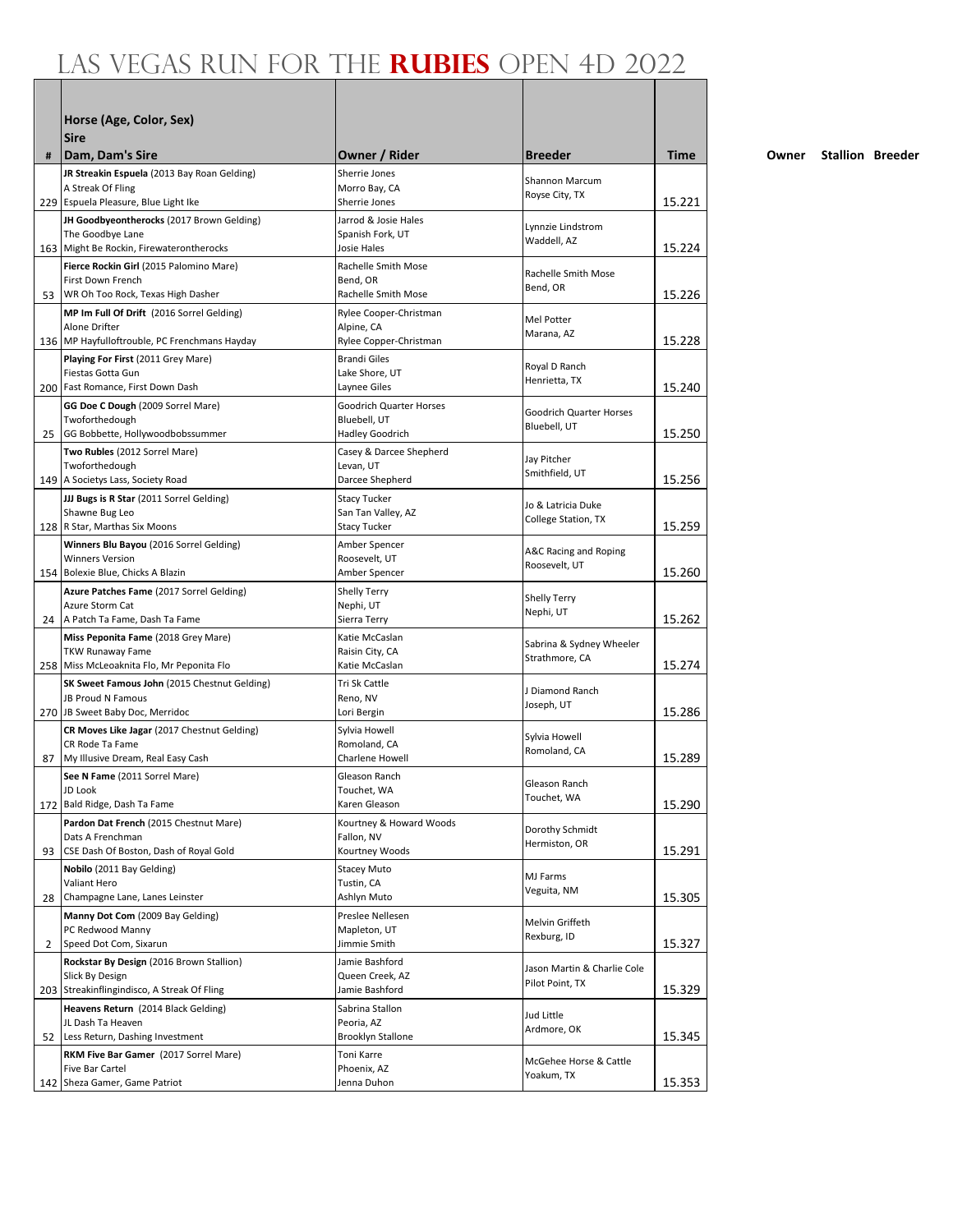|     | Horse (Age, Color, Sex)<br><b>Sire</b>                                        |                                           |                                        |             |
|-----|-------------------------------------------------------------------------------|-------------------------------------------|----------------------------------------|-------------|
| #   | Dam, Dam's Sire                                                               | Owner / Rider                             | <b>Breeder</b>                         | <b>Time</b> |
|     | Fame A Go Go (2013 Chestnut Mare)                                             | Jaeden Barmettler                         | Ariane Kuhnert                         |             |
|     | CR Rode Ta Fame<br>19 Sissys Lil Hero, Texas Hero                             | Loma Rica. CA<br>Jaeden Barmettler        | Palmdale, GA                           | 15.354      |
|     | A Denim Twist RB (2010 Bay Gelding)                                           | Callie Jones                              |                                        |             |
|     | A Firewater Twist RB                                                          | Rigby, ID                                 | Fawn Kerns<br>Haines, OR               |             |
|     | 152 DL Turquoise N Denim, Another Feature                                     | Callie Jones                              |                                        | 15.365      |
|     | Smooth Hershey High (2014 Bay Gelding)                                        | <b>Brad Knight</b>                        | Tyler Schaffner                        |             |
|     | A Smooth Guy<br>211 On A Hershey High, On A High                              | Roosevelt, UT<br>Kaecee Knight            | Stephenville, TX                       | 15.365      |
|     | Beter Watchthis Guyz (2016 Buckskin Mare)                                     | <b>Wendy Platts</b>                       |                                        |             |
|     | Frenchmans Guy                                                                | Scottsdale, AZ                            | Bill & Debbie Myers<br>St Onge, SD     |             |
|     | 71 Serious Spender, Bills Ryon                                                | <b>Wendy Platts</b>                       |                                        | 15.374      |
|     | Chips Ahoy (2014 Sorrel Gelding)<br>The Goodbye Lane                          | Wes Kellett<br>West Haven, UT             | Dawson Seeley                          |             |
|     | 74 PH Jazzy Judy, Tuff Buddy Cash                                             | Mckinlee Kellett                          | Spanish Fork, UT                       | 15.375      |
|     | Heads Up Gorgeous (2016 Chestnut Mare)                                        | Amberley Snyder                           | <b>Busby Quarterhorse LLC</b>          |             |
|     | Blazin Jetolena                                                               | Tremonton, UT                             | Millsap, TX                            |             |
|     | 90 French Lady Perks, Frenchmans Guy                                          | Amberley Snyder                           |                                        | 15.376      |
|     | AintNothinButExpress (2016 Perlino Mare)<br>Aint Seen Nothin Yet              | Dalton & DeAnna Critton<br>Jensen, UT     | Dalton & DeAnna Critton                |             |
|     | 108   Dinner Flight Express, Winner Flight                                    | <b>DeAnna Critton</b>                     | Jensen, UT                             | 15.376      |
|     | War Baby (2017 Bay Mare)                                                      | Jaime Hinton                              | Kailey Dement                          |             |
|     | Blazin Jetolena                                                               | Wittman, AZ                               | Granbury, TX                           | 15.378      |
|     | 251 Spin Me Rite Round, Royal Shake Em<br>BV Born To Be Blue (2015 Grey Mare) | Jaime Hinton<br>Sam Gonzales              |                                        |             |
|     | Valient Hero                                                                  | Aztec, NM                                 | Bella Vista Farms LLC                  |             |
|     | 63 BV Valentine Wagon, PYC Paint Your Wagon                                   | <b>Briana Gonzales</b>                    | Arcola, IL                             | 15.379      |
|     | Blue Pogonip Society (2013 Brown Gelding)                                     | <b>Tonia Davis</b>                        | 7B Performance Horses                  |             |
|     | Sparkys Blue Road<br>234 MS Pico Society, Sweet Society Road                  | Ogden, UT<br><b>Tonia Davis</b>           | Bliss, ID                              | 15.380      |
|     | Flaming Foose (2013 Sorrel Mare)                                              | Darla Adams                               |                                        |             |
|     | Foose                                                                         | St George, UT                             | Chad Richard<br>Roosevelt, UT          |             |
| 85  | Red Flame Ta Fame, Dash Ta Fame                                               | Darla Adams                               |                                        | 15.386      |
|     | Jessafamoustraficguy (2017 Bay Mare)<br><b>Traffic Guy</b>                    | Kellie Collier<br>Hereford, TX            | Amy William                            |             |
|     | 145 Jess Gonna Be Famous, Dash Ta Fame                                        | Kellie Collier                            | Sandia, TX                             | 15.396      |
|     | Gunnit To Sixty 37 (2017 Grey Gelding)                                        | Callie Jones                              |                                        |             |
|     | PG Dry Fire                                                                   | Rigby, ID                                 | Shannon Akerstrom<br>Potter Valley, CA |             |
|     | 213   Packin Golden, Packin Sixes                                             | Callie Jones                              |                                        | 15.400      |
|     | Little Red Stinson (2015 Sorrel Mare)<br>Eddie Stinson                        | L J Livestock LLC<br>Austin, NV           | Andreas Anton                          |             |
| 103 | VF Catch This Red, Designer Red                                               | Kole Black                                | Healdsburg, CA                         | 15.413      |
|     | Fame Creek (2016 Chestnut Mare)                                               | Brady & Haylee Woodward                   | Ron & Laurie Moosman                   |             |
|     | Conn Creek                                                                    | Morgan, UT                                | Morgan, UT                             |             |
|     | 127 Makn Fame, Switching Fame<br>Guyz Ebony N Ivory (2015 Buckskin Mare)      | Haylee Woodward<br><b>Billie Jackson</b>  |                                        | 15.415      |
|     | Ivory James                                                                   | Millsap, TX                               | Bill & Debbie Myers                    |             |
|     | 104 Guys Cash for Perks, Frenchmans Guy                                       | <b>Billie Jackson</b>                     | St Onge, SD                            | 15.418      |
|     | Dash Ta Streak Olena (2016 Bay Mare)                                          | Lance & Marci Cornwall                    | Lance & Marci Cornwall                 |             |
|     | A Dash Ta Streak<br>119 Tams Glo Rey Me, Tamulena                             | Dammerson Valley, UT<br>Jocelynn Cornwall | Dammeron Valley, UT                    | 15.418      |
|     | Slick Playgirl (2017 Grey Mare)                                               | Kristy Yerrington                         |                                        |             |
|     | Slick By Design                                                               | Carey, ID                                 | Leslie Carlson<br>Collinsville, TX     |             |
| 75  | Zippin Rio Two, Rio Dudes Playboy                                             | Kristy Yerrington                         |                                        | 15.421      |
|     | Streak Ta Fling (2015 Bay Roan Mare)                                          | Gleason Ranch                             | Gleason Ranch                          |             |
|     | A Streak Of Fling<br>233 Daves Jet Ta Fame, Dash Ta Fame                      | Touchet, WA<br>Karen Gleason              | Touchet, WA                            | 15.428      |
|     | Goodbye Miss Manny (2017 Sorrel Mare)                                         | Jacqueline Berryhill                      |                                        |             |
|     | The Goodbye Lane                                                              | Smithfield, UT                            | Lance Robinson<br>Spanish Fork, UT     |             |
| 12  | Miss Manny, PC Redwood Manny                                                  | Kelsey Hayden                             |                                        | 15.439      |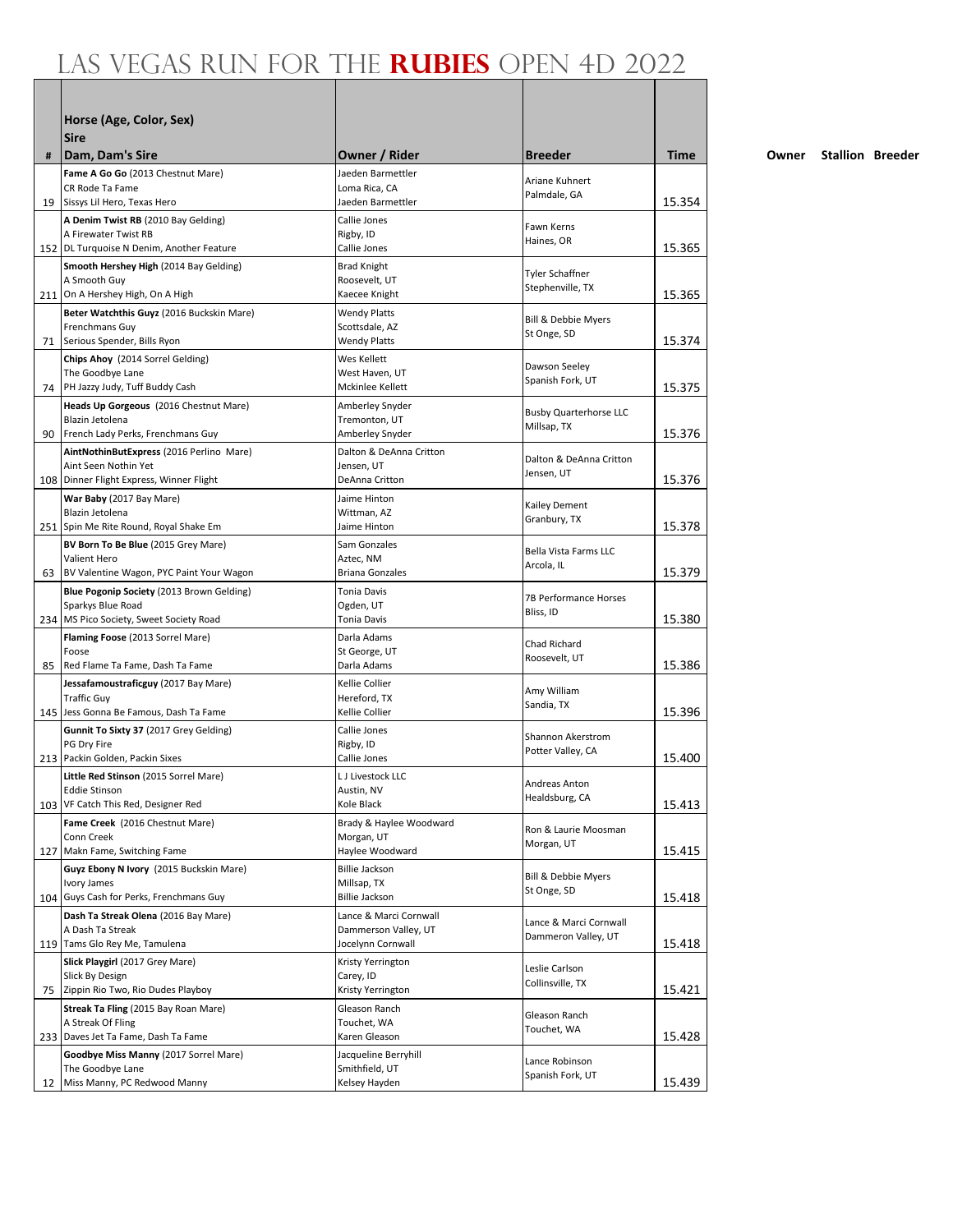|    | Horse (Age, Color, Sex)<br><b>Sire</b>                                                                                                                |                                                               |                                                  |                  |        |                                      |                         |            |
|----|-------------------------------------------------------------------------------------------------------------------------------------------------------|---------------------------------------------------------------|--------------------------------------------------|------------------|--------|--------------------------------------|-------------------------|------------|
| #  | Dam, Dam's Sire                                                                                                                                       | Owner / Rider                                                 | <b>Breeder</b>                                   | <b>Time</b>      |        | Owner                                | <b>Stallion Breeder</b> |            |
|    | Carried Ta Heaven (2016 Sorrel Gelding)<br>JL Dash Ta Heaven<br>273   Ms Carrie Lou, First Down Dash                                                  | Tammy Brown<br>Gainesville, TX<br>Joao Leao                   | Jud Little<br>Ardmore, OK                        | 15.444           |        |                                      |                         |            |
|    | Goodbye Tax Man (2015 Grey Gelding)<br>The Goodbye Lane<br>144 JHS Tax Hawk, Sky Dee Dash                                                             | Kallee Munns<br>Promontory, UT<br>Kallee Munns                | Kallee Munns<br>Promontory, UT                   | 15.447           |        |                                      |                         |            |
| 27 | Missdoubleyourdough (2010 Chestnut Mare)<br>Twoforthedough<br>Miss PR, Deregulate                                                                     | Kristiann Jones<br>St George, UT<br>Taylor Jones              | <b>Billy Anderson</b><br>Nezperce, ID            | 15.449           |        |                                      |                         |            |
|    | Secret Slew Of Cash (2016 Grey Gelding)<br>Hez Our Secret<br>101 Czech This Chick, Chicks Slew Of Bux                                                 | Kasandra Hansen<br>St George, UT<br>Kasandra Hansen           | Teri Cochran<br>Lipan, TX                        | 15.455           |        |                                      |                         |            |
| 73 | A Dash Ta Winn (2017 Blue Roan Mare)<br>A Dash Ta Streak<br>Winnsboro, Merridoc                                                                       | Kylie Sisam<br>Spanish Fork, UT<br>Kylie Sisam                | Lisa O'Rourke-Fulton<br>Valentine, NE            | 15.472           |        |                                      |                         |            |
|    | Lane O Lena (2015 Brown Mare)<br>The Goodbye Lane                                                                                                     | Jaycee Fausett<br>Payson, UT                                  | Tamara Loveless<br>Spanish Fork, UT              |                  |        |                                      |                         |            |
| 92 | Tuff O Beana, Tuff Lena<br>Be A Blazin Magnolia (2016 Sorrel Gelding)<br>Blazin Jetolena                                                              | Jaycee Fausett<br>Jenna Deupree<br>Cleveland, TX              | Linda Russell<br>Ft Saskatchewan, AB             | 15.472           |        |                                      |                         |            |
|    | 266   Magnolia Perks, Dash For Perks<br>A Cool Dynamo (2015 Grey Gelding)<br>Dashin Dynamo                                                            | Ryan Lovendahl<br>Callie Rios<br>El Paso, TX                  | Natalie Morris<br>Boerne, TX                     | 15.477           |        |                                      |                         |            |
| 60 | A Cool Molly, Ima Cool Eyecatcher<br>KH Little Runaway (2018 Chestnut Mare)<br><b>TKW Runaway Fame</b><br>135 Little Lena Fairfax, Smart Little Deuce | Callie Rios<br>Tara Sousa<br>Yorba Linda, CA<br>Payton Bladow | Kelsey Hayden<br>Hanford, CA                     | 15.485<br>15.487 |        |                                      |                         |            |
|    | Dat French Flash (2014 Palomino Gelding)<br>First Down French<br>184   Dat Princess, Juno Dat Cash                                                    | Nathan & Kayla Ingram<br>Caldwell, ID<br>Kayla Ingram         | Norma Davey<br>Lind, WA                          | 15.487           |        |                                      |                         |            |
|    | Blazin Rocstar (2017 Sorrel Gelding)<br>JL Sirocco<br>190 Blazin Chili Bugs, Blazin Jetolena                                                          | Shelley Holman<br>Brentwood, CA<br>Shelley Holman             | Shelley Holman<br>Brentwood, CA                  | 15.487           |        |                                      |                         |            |
|    | Mr Dashin Talent (2018 Buckskin Gelding)<br>Ima Talented Guy<br>221 Jess Dashin For Cash, Visionarian                                                 | Joe & Linda Vick<br>Hesperia, CA<br>Linda Vick                | Michelle G Blanchet<br>Rosedale, LA              | 15.494           |        |                                      |                         |            |
|    | Zip Charm (2017 Grey Gelding)<br>JL Reddy To Charm<br>241 Royals Zip N Shugar, Royal Three Charge                                                     | Ashley Cockrum<br>Corinne, UT<br>Ashley Cockrum               | Bruce & Janet Keaster<br>Belt, MT                | 15.532 3D-1      |        | $$12,600$ $$1,575$ $$1,575$          |                         |            |
|    | A Streak of Chrome (2017 Blue Roan Mare)<br>A Dash Ta Streak<br>58 First Down Casanova, Darkelly                                                      | Shelly Johnson<br>Cedar City, UT<br>Shelly Johnson            | Shelly Johnson<br>Cedar City, UT                 | 15.536 3D-2      |        | $$9,072$ $$1,134$ $$1,134$           |                         |            |
|    | Jesses Knockout (2016 Sorrel Mare)<br>Jesses Topaz<br>109 Sixes Knockout, Seven From Heaven                                                           | Karson Bradley<br>Big Piney, WY<br>Karson Bradley             | <b>Burnett Ranches LLC</b><br>Fort Worth, TX     | 15.556 3D-3      |        | $$7,056$$ \$ 882 \$                  |                         | 882        |
|    | Traffics Vegas Trip (2015 Bay Gelding)<br><b>Traffic Guy</b><br>192 Touche Touche, Oklahoma Fuel                                                      | Setting Sun Ranch<br>Nephi, UT<br>Paisley Humphrey            | Dana Lynn Darnell<br>Welmer, TX                  | 15.558 3D-4      |        | \$ 6,160 \$ 770 \$ 770               |                         |            |
|    | Times Tickin (2016 Buckskin Gelding)<br>Technicolours<br>20 Felinasladymohawk, Hawkish                                                                | Amanda Saunders<br>Yuba City, CA<br>Amanda Saunders           | Sonoma L Clark<br>King City, CA                  | 15.564           |        | $ 3D-5/6 \t5 4,592 \t5 574 \t5$      |                         | 574        |
|    | El Ganador PZ (2017 Chestnut Gelding)<br><b>Tres Seis</b><br>150 Jazzy Corona, Corona Cartel                                                          | Setting Sun Ranch<br>Nephi, UT<br>Hailey Humphrey             | <b>Blessed River LTD</b><br>The Colony, TX       |                  |        | 15.564 3D-5/6 \$ 4,592 \$ 574 \$ 574 |                         |            |
|    | Merri A Slick Doc (2017 Bay Gelding)<br>Slick By Design<br>222 Cee The View, Merridoc                                                                 | Rhonda Pensinger<br>Bakersfield, CA<br>Rhonda Pensinger       | Travis Eaton & Dave<br>Armstrong<br>Caldwell, ID | 15.565           | $3D-7$ | \$2,912\$                            | 364                     | \$.<br>364 |
|    | Rainys Flyer (2016 Buckskin Mare)<br>Guys Eye Paint                                                                                                   | Cody & Chyanne Soffel<br>Circleville, UT                      | Chyanne Soffel<br>Circleville, UT                |                  |        |                                      |                         |            |
| 98 | The Rainbow Flyer, Strawfly Special                                                                                                                   | Chyanne Soffel                                                |                                                  | 15.567 3D-8      |        | $$2,688$ \$ 336 \$ 336               |                         |            |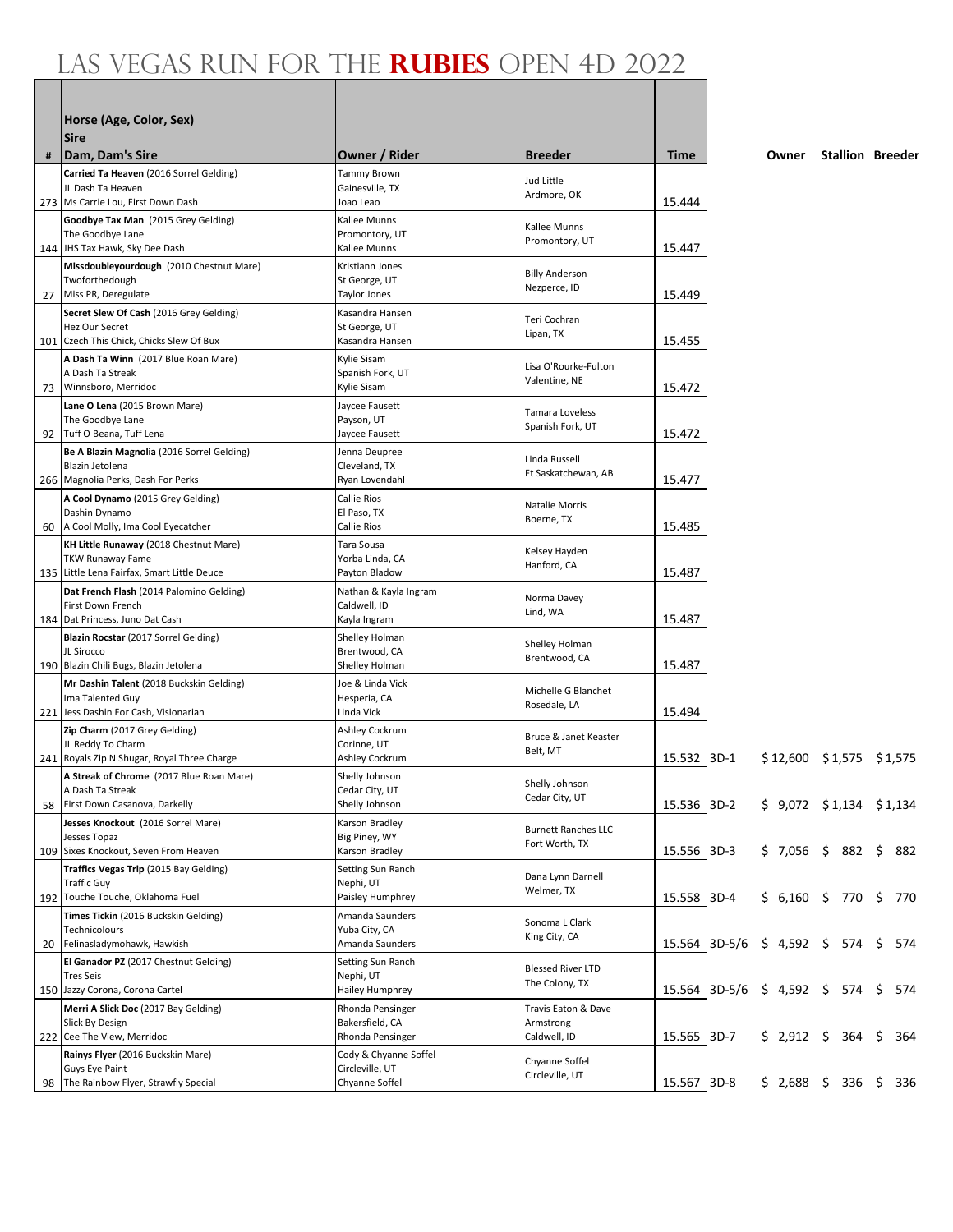|             | Horse (Age, Color, Sex)<br><b>Sire</b>                                           |                                             |                                               |              |                      |     |           |      |                         |     |      |
|-------------|----------------------------------------------------------------------------------|---------------------------------------------|-----------------------------------------------|--------------|----------------------|-----|-----------|------|-------------------------|-----|------|
| #           | Dam, Dam's Sire                                                                  | Owner / Rider                               | <b>Breeder</b>                                | <b>Time</b>  |                      |     | Owner     |      | <b>Stallion Breeder</b> |     |      |
|             | Smartfrenchnfamous (2015 Buckskin Gelding)<br>Aint Seen Nothin Yet               | Skyler Sutton<br>Stephenville, TX           | Jessica John<br>Stephenville, TX              |              |                      |     |           |      |                         |     |      |
|             | 72 Smart Isabella, Smart Aristocrat                                              | Skyler Sutton                               |                                               | 15.568 3D-9  |                      |     | \$2,352\$ |      | 294                     | \$. | 294  |
|             | VF Fancy Pants (2014 Chestnut Mare)<br><b>Eddie Stinson</b>                      | L J Livestock LLC<br>Austin, NV             | <b>Victory Farms</b>                          |              |                      |     |           |      |                         |     |      |
|             | 45 VF Burrs Alive, Burrs First Down                                              | Georgia Black                               | Ada, OK                                       | 15.571 3D-10 |                      |     | \$2,128   | - \$ | 266                     | \$. | 266  |
|             | Dreamin On Sunday (2016 Sorrel Mare)                                             | Katy Christensen                            | <b>Busby Quarterhorse LLC</b>                 |              |                      |     |           |      |                         |     |      |
|             | Blazin Jetolena<br>110 Fols Dream Of Cash, Takin On The Cash                     | Plain City, UT<br>Katy Christensen          | Millsap, TX                                   | 15.586 3D-11 |                      |     | \$1,837   | \$.  | 230                     | \$  | 230  |
|             | Red Lights Of Paris (2016 Bay Mare)                                              | Nicole & Cody DeMers                        |                                               |              |                      |     |           |      |                         |     |      |
|             | Blazin Jetolena                                                                  | Scottsdale, AZ                              | <b>Busby Quarterhorse LLC</b><br>Millsap, TX  |              |                      |     |           |      |                         |     |      |
|             | 116 French Lady Perks, Frenchmans Guy                                            | Hailee DeMers                               |                                               | 15.593 3D-12 |                      |     | \$1,590   | S    | 199                     | \$  | 199  |
|             | CR Sassy Frenchgirl (2016 Bay Roan Mare)<br>French Streaktovegas                 | Sylvia Howell<br>Romoland, CA               | Sylvia Howell                                 |              |                      |     |           |      |                         |     |      |
|             | 153 Estrella La Jolla, Streakin La Jolla                                         | Cassie Howell                               | Romoland, CA                                  | 15.603 3D-13 |                      |     | \$1,456   | \$   | 182                     | \$. | 182  |
|             | SK Streakin Ta Fame (2014 Brown Mare)                                            | Tri Sk Cattle                               | J Diamond Ranch                               |              |                      |     |           |      |                         |     |      |
|             | JB Proud N Famous                                                                | Reno, NV                                    | Joseph, UT                                    | 15.612 3D-14 |                      |     | \$1,344   | \$   | 168                     | \$  | 168  |
|             | 268 Streakin Del Rey, Dash Del Rey<br>HR My Fame Is Epic (2016 Grey Gelding)     | Kimberli Quinn<br>Barbara Johnson           |                                               |              |                      |     |           |      |                         |     |      |
|             | Epic Leader                                                                      | Scottsdale, AZ                              | Elizabeth Hays<br>Arcadia, LA                 |              |                      |     |           |      |                         |     |      |
|             | 112 Go Wilma Dash, Dash Ta Fame                                                  | Barbara Johnson                             |                                               | 15.620 3D-15 |                      |     | \$1,232   | \$   | 154                     | \$  | 154  |
|             | Hellofa Goodbye (2015 Sorrel Gelding)<br>The Goodbye Lane                        | Shana Gibson<br>Ogden, UT                   | Shana Gibson                                  |              |                      |     |           |      |                         |     |      |
| $7^{\circ}$ | <b>Striking Request, Striking Distance</b>                                       | Shana Gibson                                | Ogden, UT                                     | 15.627 3D-16 |                      |     | \$1,154   | \$   | 144                     | Ś   | 144  |
|             | Leggz Loves A Crowd (2014 Sorrel Mare)                                           | Alex Simpson                                | Michelle L Smith                              |              |                      |     |           |      |                         |     |      |
|             | Draws A Crowd<br>232 BVR Ladys A Smash, Smashed Casanova                         | Clovis, CA<br>Alex Simpson                  | Winchester, OH                                | 15.637 3D-17 |                      |     | \$1,120   | \$   | 140                     | \$  | 140  |
|             | Hez Famous Guyz (2017 Grey Gelding)                                              | <b>Wendy Platts</b>                         |                                               |              |                      |     |           |      |                         |     |      |
|             | Frenchmans Guy                                                                   | Scottsdale, AZ                              | <b>Bill &amp; Debbie Myers</b><br>St Onge, SD |              |                      |     |           |      |                         |     |      |
| 4           | Disarray, Dash Ta Fame                                                           | <b>Wendy Platts</b>                         |                                               | 15.656 3D-18 |                      |     | \$1,086   | \$   | 136                     | \$  | 136  |
|             | Docs Smooth Storm (2017 Sorrel Mare)<br>Azure Storm Cat                          | Shelly Terry<br>Nephi, UT                   | Shelly Terry                                  |              |                      |     |           |      |                         |     |      |
|             | 265 Docs Smooth Best, Docs Silver N Blue                                         | Shelly Terry                                | Nephi, UT                                     | 15.658 3D-19 |                      |     | \$1,042   | \$   | 130                     | \$  | 130  |
|             | VF Stiched N Gold (2013 Palomino Mare)                                           | Jason Gann                                  | <b>Victory Farms</b>                          |              |                      |     |           |      |                         |     |      |
|             | <b>Eddie Stinson</b><br>254 VF Take The Gold, Famous Gold Coin                   | Manteca, CA<br>Teagan Gann                  | Ada, OK                                       | 15.689       | 3D-20                | \$  | 986       | \$   | 123                     | \$  | -123 |
|             | Driftin Journey Lane (2016 Brown Mare)                                           | Jared & Terry Brotherson                    |                                               |              |                      |     |           |      |                         |     |      |
|             | The Goodbye Lane                                                                 | Wales, UT                                   | Matthew & Candice Losee<br>Spanish Fork, UT   |              |                      |     |           |      |                         |     |      |
|             | 107 Speedy Blue Belle, My Blue Drift                                             | Ashlyn Losee                                |                                               | 15.690 3D-21 |                      | \$  | 941       | S.   | 118                     | \$  | 118  |
|             | WY Playguns Fame (2017 Grey Gelding)<br>Freckles Ta Fame                         | Kathy Campbell<br>Morristown, AZ            | Shane Lucas                                   |              |                      |     |           |      |                         |     |      |
|             | 76 Wyoming Playgirl, Playgun                                                     | Kathy Campbell                              | Morristown, AZ                                |              | $15.704$ 3D-22/23 \$ |     |           |      | 851 \$ 106 \$           |     | 106  |
|             | A Smooth Sangria (2017 Sorrel Mare)                                              | Greg Torgerson                              | Thomas & Lainee Sampson                       |              |                      |     |           |      |                         |     |      |
|             | A Smooth Guy<br>143 SX Smokin Serena, Smoke N Sparks                             | Richfield, UT<br>Jayda Torgerson            | Interior, SD                                  |              | 15.704 3D-22/23 \$   |     | 851 \$    |      | 106                     | \$  | 106  |
|             | SGL Goodbye Cindylou (2017 Grey Mare)                                            | Shana Gibson                                |                                               |              |                      |     |           |      |                         |     |      |
|             | The Goodbye Lane                                                                 | Ogden, UT                                   | Shana Gibson<br>Ogden, UT                     |              |                      |     |           |      |                         |     |      |
| 69          | Version Blue, Winners Version                                                    | Shana Gibson<br>Casey & Darcee Shepherd     |                                               | 15.707 3D-24 |                      | \$  | 734       | - \$ | 92                      | \$  | 92   |
|             | Silver N Dough (2015 Grey Gelding)<br>Twoforthedough                             | Levan, UT                                   | Casey & Darcee Shepherd                       |              |                      |     |           |      |                         |     |      |
| 84          | Silver Replicate, Judge Cash                                                     | Darcee Shepherd                             | Levan, UT                                     | 15.723 3D-25 |                      | \$. | 700       | - \$ | 88                      | \$  | 88   |
|             | That Girl is N Fuego (2016 Sorrel Mare)                                          | <b>Stacey Dunn</b>                          | <b>Stacey Dunn</b>                            |              |                      |     |           |      |                         |     |      |
|             | First Down French<br>130 N Fuego, Walk Thru Fire                                 | San Tan Valley, AZ<br>Susan Siggins         | San Tan Valley, AZ                            | 15.746       |                      |     |           |      |                         |     |      |
|             | Dusty Blond N Famous (2013 Palomino Mare)                                        | Falena Dale                                 |                                               |              |                      |     |           |      |                         |     |      |
|             | Aint Seen Nothin Yet                                                             | Cortez, CO                                  | Falena Dale<br>Cortez, CO                     |              |                      |     |           |      |                         |     |      |
|             | 231 Mightys Smokey Lady, He Isa Boogie<br>Tfour Shomethemoney (2017 Bay Gelding) | Victoria Holtz-Necas<br>Makenna Christensen |                                               | 15.746       |                      |     |           |      |                         |     |      |
|             | Tfouroverdrivinnfame                                                             | Lakepoint, UT                               | Melissa Taylor                                |              |                      |     |           |      |                         |     |      |
|             | 244 Money From The Mint, On The Money Red                                        | Makenna Christensen                         | Neola, UT                                     | 15.754       |                      |     |           |      |                         |     |      |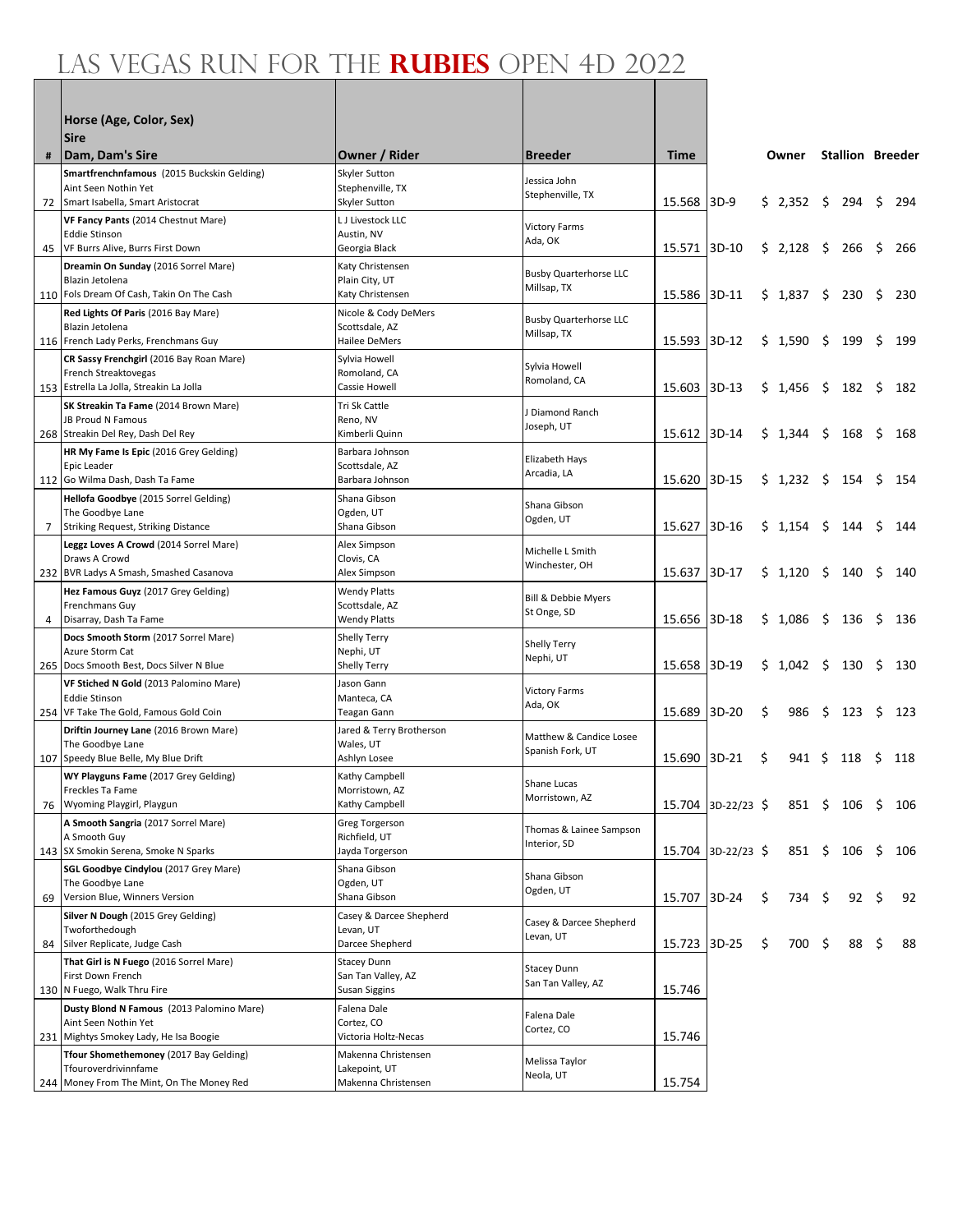|    | Horse (Age, Color, Sex)<br><b>Sire</b>                               |                                         |                                        |        |
|----|----------------------------------------------------------------------|-----------------------------------------|----------------------------------------|--------|
| #  | Dam, Dam's Sire                                                      | Owner / Rider                           | <b>Breeder</b>                         | Time   |
|    | HR Fames French Kiss (2017 Sorrel Mare)                              | John Krambeer                           | Thomas O'Neal                          |        |
|    | A Smooth Guv<br>239 Fames Fiery Kiss, Dash Ta Fame                   | Temecula, CA<br>Kristen Weaver-Brown    | Choudrant, LA                          | 15.764 |
|    | LS Mr Skip N Goodbye (2016 Bay Gelding)                              | <b>Brooke Deters</b>                    |                                        |        |
|    | The Goodbye Lane                                                     | West Jordan, UT                         | Glade Jacklin                          |        |
|    | 201 Bankers Special Skip, Jay Kay Skipa Rory                         | <b>Brooke Deters</b>                    | Spanish Fork, UT                       | 15.770 |
|    | Frenchiesdoitbetter (2015 Palomino Mare)                             | Lanie Reynolds                          | <b>Teresa Comer</b>                    |        |
|    | <b>BHR Frenchies Socks</b><br>55 Bugs Do It Better, Letta Hank Do It | Phoenix, AZ<br>Lanie Reynolds           | Union City, IN                         | 15.783 |
|    | Grand PC Redwood (2015 Red Dun Gelding)                              | Jeff Crockett                           |                                        |        |
|    | PC Redwood Manny                                                     | Spanish Fork, UT                        | Scott Morgan Bass                      |        |
|    | 198 CQ Grand Daisy Hill, CQ Two Dot Hill                             | Teigan Adams                            | Morgan, UT                             | 15.800 |
|    | Sweet Stinson (2016 Bay Mare)                                        | Rockin JR Ranch, LLC                    | <b>Victory Farms</b>                   |        |
|    | <b>Eddie Stinson</b><br>179 Sweet Willow Bay, Tux N Rolls            | Chowchilla, CA<br>Aimee Barragan        | Ada, OK                                | 15.804 |
|    | FLF Fame Luck N Coin (2017 Brown Gelding)                            | Garan Buller                            |                                        |        |
|    | Guys Pocket Coin                                                     | Powellbutte, OR                         | Mary Flitner<br>Terrebonne, OR         |        |
|    | 170 Famous Lucky Clover, Dash Ta Fame                                | Garan Buller                            |                                        | 15.840 |
|    | Fein 1 (2017 Buckskin Mare)                                          | LaVerne Fein                            | LaVerne Fein                           |        |
|    | <b>Traffic Guy</b><br>125 No Two D For Me, Bully Bullion             | Prague, OK<br>LaVerne Fein              | Prague, OK                             | 15.841 |
|    | Mr Delahoussaye (2015 Brown Gelding)                                 | Delaina Holman                          |                                        |        |
|    | <b>Winners Version</b>                                               | Hermiston, OR                           | A&C Racing and Roping<br>Roosevelt, UT |        |
|    | 61 Hottest Game In Town, Corona Caliente                             | Delaina Holman                          |                                        | 15.845 |
|    | Fixn To B Famous (2015 Bay Gelding)<br>JB Proud N Famous             | Laura Zamora                            | M. Jones                               |        |
|    | 235   Fergie Fire Water, Infamous Fire                               | Brentwood, CA<br>Laura Zamora           | Joseph, UT                             | 15.872 |
|    | Peachez (2016 Buckskin Mare)                                         | Richard & Diana Miller                  |                                        |        |
|    | JD Look                                                              | Moses Lake, WA                          | Lisa Anderson<br>Walla Walla, WA       |        |
|    | 249   MS Creme Of Wheats, Black Buckwheat                            | Kayla Ingram                            |                                        | 15.879 |
|    | <b>GM Easy To Win (2017 Palomino Mare)</b><br>Conn Creek             | Bill & Autumn Keller<br>Fairview, UT    | Gloria Mortineau                       |        |
|    | 215 Tads Cuddle, Tads Pride                                          | Autumn Keller                           | Salt Lake City, UT                     | 15.883 |
|    | Flingin Dinero (2017 Bay Roan Mare)                                  | Colter & Carly Todd                     |                                        |        |
|    | A Streak Of Fling                                                    | Willcox, AZ                             | Colter & Carly Todd<br>Willcox, AZ     |        |
|    | 169 MP Dazzling Dan, PC Frenchmans Hayday                            | Lexie Miller                            |                                        | 15.891 |
|    | First Class Machine (2013 Sorrel Gelding)<br>First Down French       | Stacie & Clint Hoover<br>Maraga, CA     | Rachelle Smith Mose                    |        |
|    | 264 Cash Bet ON Biankus, Judge Cash                                  | Stacie Hoover                           | Bend, OR                               | 15.891 |
|    | Siraccos Fame (2012 Sorrel Mare)                                     | <b>Shelly Terry</b>                     | Shelly Terry                           |        |
|    | JL Sirocco                                                           | Nephi, UT                               | Nephi, UT                              |        |
| 35 | Docs Smooth Best, Docs Silver N Blue                                 | <b>Shelly Terry</b>                     |                                        | 15.892 |
|    | Too Manny Seis Frost (2017 Bay Mare)<br>PC Redwood Manny             | Okelberry Livestock<br>Goshen, UT       | Hughes-Morley Land &<br>Livestock      |        |
|    | 209 Lady Tres Seis, Tres Seis                                        | Katlyn Carter                           | Spanish Fork, UT                       | 15.908 |
|    | RV Slick Satin (2017 Brown Mare)                                     | Setting Sun Ranch                       | Randy & Vauan Walker                   |        |
|    | Slick By Design<br>212 Two Dash To Fame, Dash Ta Fame                | Nephi, UT<br>Hailey Humphrey            | Pingree, ID                            |        |
|    | Dibs On A Frenchgirl (2016 Sorrel Mare)                              | Danielle Winn                           |                                        | 15.916 |
|    | Dashin Dynamo                                                        | Sanders, AZ                             | Rachelle Smith Mose                    |        |
|    | 271 RIL Fancy Pants, Frenchmans Guy                                  | Danielle Winn                           | Bend, OR                               | 15.936 |
|    | A Dandy Guy (2017 Buckskin Gelding)                                  | Gleason Ranch                           | Gleason Ranch                          |        |
| 1  | A Smooth Guy<br>Bald Ridge, Dash Ta Fame                             | Touchet, WA<br>Karen Gleason            | Touchet, WA                            | 15.951 |
|    | KN This Guys Streakn (2016 Buckskin Gelding)                         | Kimi Nichols                            |                                        |        |
|    | A Streak Of Fling                                                    | Brownwood, TX                           | Kimi Nichols                           |        |
| 97 | Vanishing Frenchgirl, Frenchmans Guy                                 | Payton Lopez                            | Brownwood, TX                          | 15.959 |
|    | Thepressuresonboys (2015 Black Mare)                                 | Larry & Bonnie Blain                    | <b>Tiffany McChaw</b>                  |        |
|    | No Pressure On Me<br>155 DHR Special Perks, On Whatta Boy            | Spanish Fork, UT<br><b>Bonnie Blain</b> | Weatherford, TX                        | 15.967 |
|    |                                                                      |                                         |                                        |        |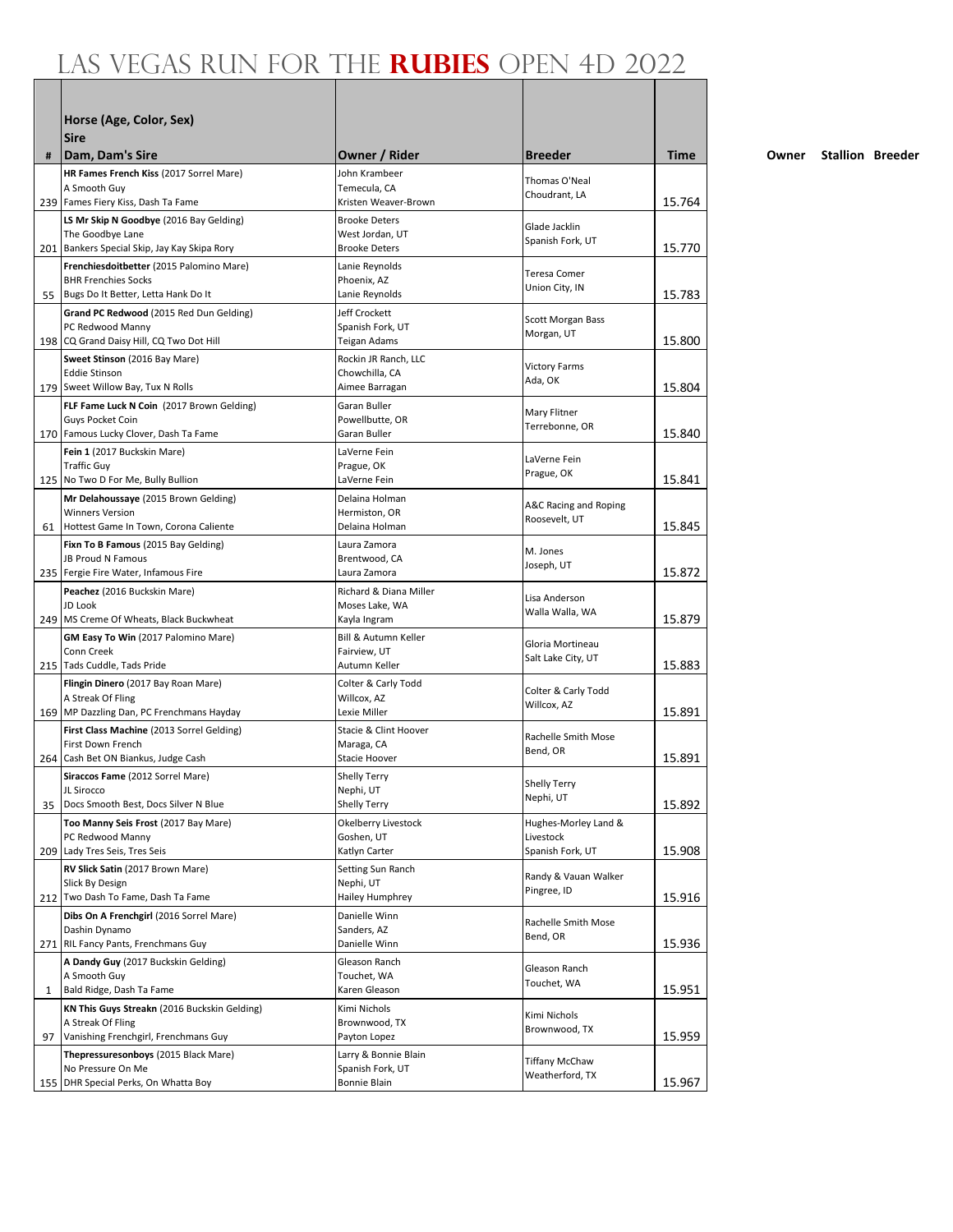|    | Horse (Age, Color, Sex)<br><b>Sire</b>                                      |                                          |                                      |              |        |                             |                         |     |     |     |
|----|-----------------------------------------------------------------------------|------------------------------------------|--------------------------------------|--------------|--------|-----------------------------|-------------------------|-----|-----|-----|
| #  | Dam, Dam's Sire                                                             | Owner / Rider                            | <b>Breeder</b>                       | Time         |        | Owner                       | <b>Stallion Breeder</b> |     |     |     |
|    | Famous Lady Di (2012 Sorrel Mare)                                           | Lana Sproule                             | M Jones                              |              |        |                             |                         |     |     |     |
|    | JB Proud N Famous                                                           | Pincher Creek, AL                        | Joseph, UT                           |              |        |                             |                         |     |     |     |
| 79 | Streaken Del Rey, Dash Del Rey                                              | Jenna Duhon                              |                                      | 15.977       |        |                             |                         |     |     |     |
|    | So Freaking Fabulous (2015 Bay Mare)<br>Ivory James                         | LeAnne Wolfe<br>Flora Vista, NM          | LeAnne Wolfe                         |              |        |                             |                         |     |     |     |
| 99 | Mia Fabulous Fame, Frechmans Fabulous                                       | LeAnne Wolfe                             | Flora Vista, NM                      | 16.007       | $4D-1$ | $$12,600$ $$1,575$ $$1,575$ |                         |     |     |     |
|    | TS RedHotMaci (2017 Chestnut Mare)                                          | Cathy Morgan                             | Sherry Oliver                        |              |        |                             |                         |     |     |     |
|    | The Goodbye Lane<br>218 Tsparkerslittlejewel, Dashair                       | Menan, ID<br>Cathy Morgan                | Roy, UT                              | 16.020       | $4D-2$ | $$9,072$ $$1,134$ $$1,134$  |                         |     |     |     |
|    | Stash Da Cash (2017 Bay Mare)                                               | Lisa Trach                               |                                      |              |        |                             |                         |     |     |     |
|    | Furyofthewind                                                               | Sturgeon County, AB                      | Copper Spring Ranch<br>Tularosa, NM  |              |        |                             |                         |     |     |     |
|    | 123 Secret Cash Stash, No Secrets Here                                      | Lisa Trach                               |                                      | 16.035       | $4D-3$ | \$7,056                     | \$                      | 882 | \$  | 882 |
|    | Nicks Get Down Dandi (2016 Grey Mare)<br>As Good As Nick Gets               | Crystal Hale<br>Acton, CA                | Kelsey Jones Cawley                  |              |        |                             |                         |     |     |     |
|    | 117 Get Down Dandidash, First Place Dash                                    | Crystal Hale                             | Bloomington, TX                      | 16.053       | $4D-4$ | \$ 6,160 \$ 770             |                         |     | Ŝ.  | 770 |
|    | Baby Seis (2017 Chestnut Mare)                                              | Greg Torgerson                           | G Villalobos & R Villagrana          |              |        |                             |                         |     |     |     |
|    | <b>Tres Seis</b>                                                            | Richfield, UT                            | Riverside, CA                        |              |        |                             |                         |     |     |     |
|    | 208 Babies Special, Strawfly Special<br>My French Treat (2016 Grey Gelding) | Jayda Torgerson                          |                                      | 16.059       | $4D-5$ | \$4,592                     | \$574                   |     | \$  | 574 |
|    | A Streak Of Fling                                                           | Alex & Lori Papageorge<br>Plain City, UT | Terry McCormmach                     |              |        |                             |                         |     |     |     |
|    | 122 Dolls French Cash, Frenchmans Guy                                       | Lori Papageorge                          | Walla Walla, WA                      | 16.084       | $4D-6$ | \$3.584                     | \$                      | 448 | \$  | 448 |
|    | Theres Alwayz Hope (2014 Sorrel Mare)                                       | Megan Lewis                              | Megan/Bill/Susie Lewis               |              |        |                             |                         |     |     |     |
|    | Frenchmans Guy<br>210 Eazy Fame, Dash Ta Fame                               | Filer, ID<br>Megan Lewis                 | Filer, ID                            | 16.094       | $4D-7$ | \$2,912                     | \$                      | 364 | \$  | 364 |
|    | Some Smooth Miracle (2017 Bay Gelding)                                      | Shannon Hamilton                         |                                      |              |        |                             |                         |     |     |     |
|    | A Smooth Guy                                                                | Wittmann, AZ                             | Jeff & Buffy Walchli<br>Aguia, AZ    |              |        |                             |                         |     |     |     |
|    | 126 Tinys Famous Miracle, Dean Miracle                                      | Shannon Hamilton                         |                                      | 16.111       | $4D-8$ | \$2,688                     | - \$                    | 336 | \$  | 336 |
|    | My Drifty Pinkster (2017 Chestnut Gelding)<br>PCR Pink Cadillac             | Russ & Edria Day<br>Delta, UT            | John P Schena                        |              |        |                             |                         |     |     |     |
|    | 240 Diamond Drift Kip, Hyleo Bar Rio                                        | Edria Day                                | Richfield, UT                        | 16.112 4D-9  |        | \$2,352\$                   |                         | 294 | \$  | 294 |
|    | Dan Ds Dashin Bye (2016 Sorrel Mare)                                        | Darcy Pires                              | Darcy Pires                          |              |        |                             |                         |     |     |     |
|    | The Goodbye Lane<br>115 Sally May Tucker, Docs Jen N Tonic                  | Porterville, CA<br>Deven Warren          | Tipton, CA                           | 16.117       | 4D-10  | \$2,128                     |                         | 266 | \$  | 266 |
|    | Famous Approach (2015 Black Gelding)                                        | <b>Bridget Cary Walpole</b>              |                                      |              |        |                             |                         |     |     |     |
|    | JL Dash Ta Heaven                                                           | Queen Creek, AZ                          | Jud Little<br>Ardmore, OK            |              |        |                             |                         |     |     |     |
|    | 11 Cool Perky, Dash For Perks                                               | Jessica Walpole                          |                                      | 16.141 4D-11 |        | \$1,837                     | \$                      | 230 | \$  | 230 |
|    | Repete The Beat (2018 Sorrel Mare)<br>Repete Offender                       | Kathy Montano<br>Washington, UT          | Kristi Hayes                         |              |        |                             |                         |     |     |     |
|    | 214 Lanes Melody, Lanes Leinster                                            | Kathy Montano                            | Pahrump, NV                          | 16.147       | 4D-12  | \$1,590                     | S.                      | 199 | \$  | 199 |
|    | Blazin Lil Bugatti (2017 Sorrel Gelding)                                    | Warren C. Sprague Jr.                    | Cassidy L Quinn                      |              |        |                             |                         |     |     |     |
|    | Blazin Jetolena<br>166 Lil Reb Corvette, Reb Hot Fame                       | Grantsville, UT<br>Laci Southerland      | Pocatello, ID                        | 16.150 4D-13 |        | $$1,456$ $$182$ $$$         |                         |     |     | 182 |
|    | Honkytonkbadonkedonk (2015 Bay Mare)                                        | <b>Brad Knight</b>                       |                                      |              |        |                             |                         |     |     |     |
|    | The Goodbye Lane                                                            | Roosevelt, UT                            | Dawson Seeley<br>Spanish Fork, UT    |              |        |                             |                         |     |     |     |
|    | 140 PH Jazzy Judy, Tuff Buddy Cash                                          | Kaecee Knight                            |                                      | 16.159 4D-14 |        | $$1,344$ $$168$             |                         |     | \$. | 168 |
|    | Heza Streakin Cat (2016 Red Roan Gelding)<br>French Streaktovegas           | Kenneth Strickland                       | Kenneth Strickland                   |              |        |                             |                         |     |     |     |
|    | 95   Too La Git, Autumn Acre                                                | Logandale, NV<br>Jennifer Strickland     | Longandale, NV                       | 16.172 4D-15 |        | $$1,232$ \$                 |                         | 154 | \$. | 154 |
|    | U Bet Ima Looker (2017 Bay Mare)                                            | <b>Brad Knight</b>                       |                                      |              |        |                             |                         |     |     |     |
|    | Irish Pay                                                                   | Roosevelt, UT                            | Dorothy Bligh<br>Norris, SD          |              |        |                             |                         |     |     |     |
|    | 247 Streakin Lil Sadie, A Streak Of Fling                                   | Jordynn Knight                           |                                      | 16.184       | 4D-16  | $$1,154$ $$144$             |                         |     | S   | 144 |
|    | Frenchcoloursaflying (2009 Palomino Gelding)<br>Frenchmans Guy              | Maley Shockley<br>Mapleton, UT           | <b>Stacy Henson</b>                  |              |        |                             |                         |     |     |     |
|    | 225 Suzie B Hot, Hot Colours                                                | <b>Brock Shockley</b>                    | Goreville, IL                        | 16.210       | 4D-17  | $$1,120$ \$                 |                         | 140 | \$. | 140 |
|    | Cant Be Blamed (2016 Sorrel Mare)                                           | Jeff Crockett                            | Reliance Ranches                     |              |        |                             |                         |     |     |     |
|    | Corona Cartel<br>131 Ity Bitty Rarity, Rare Form                            | Spanish Fork, UT<br>Teigan Adams         | Guthrie, OK                          | 16.215 4D-18 |        | \$1,086 \$136               |                         |     | \$. | 136 |
|    | Jimmie Beans Fling (2016 Bay Gelding)                                       | <b>Bridget Cary Walpole</b>              |                                      |              |        |                             |                         |     |     |     |
|    | A Streak Of Fling                                                           | Queen Creek, AZ                          | Mark & Margaret Dunaway<br>Zoflo, FL |              |        |                             |                         |     |     |     |
|    | 80 Think Flit Bargain, Flit Bargain                                         | Jessica Walpole                          |                                      | 16.245 4D-19 |        | $$1,042$$ \$ 130 \$         |                         |     |     | 130 |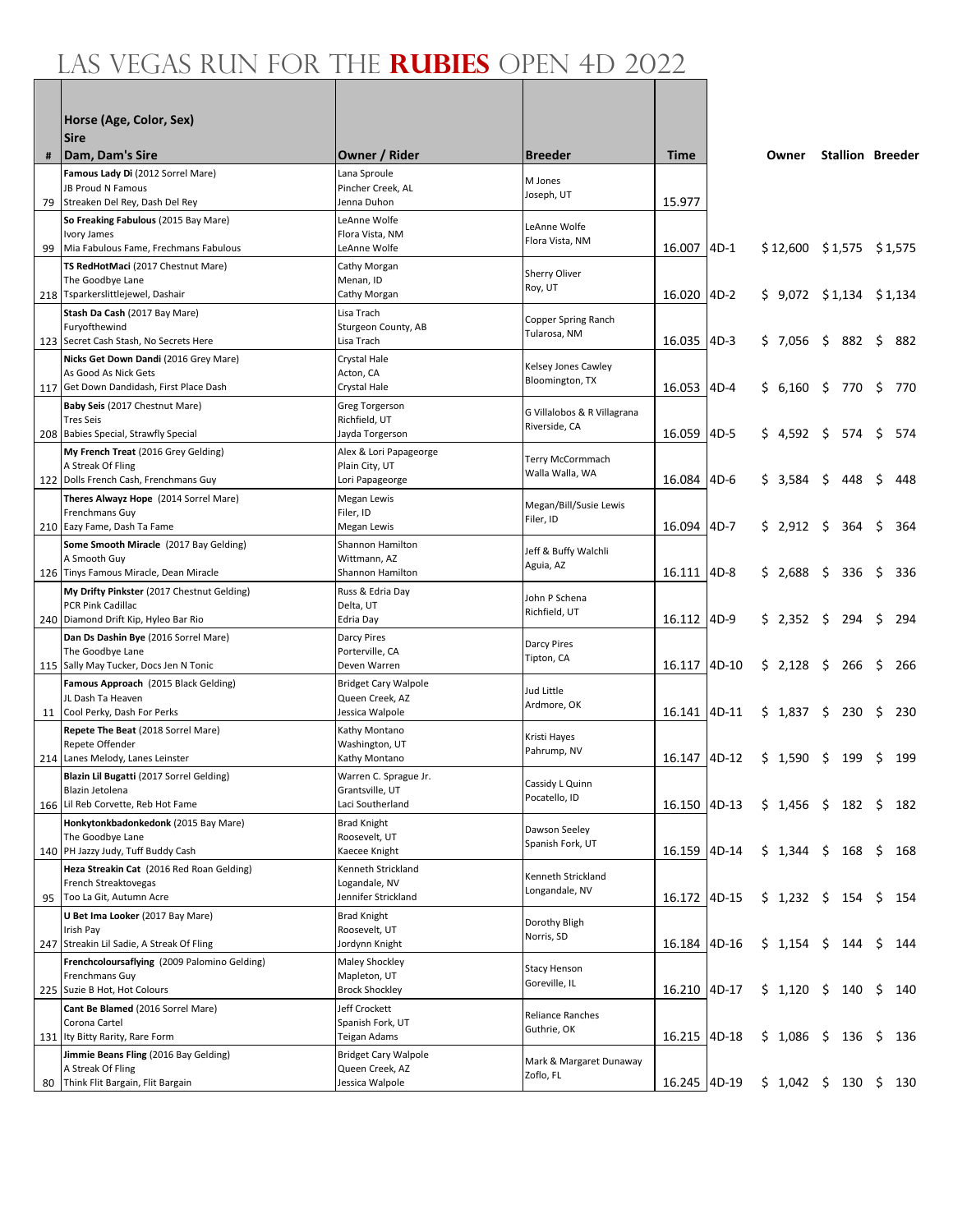|    | Horse (Age, Color, Sex)<br><b>Sire</b>                         |                                            |                                      |              |          |    |             |      |                         |    |     |
|----|----------------------------------------------------------------|--------------------------------------------|--------------------------------------|--------------|----------|----|-------------|------|-------------------------|----|-----|
| #  | Dam, Dam's Sire                                                | Owner / Rider                              | <b>Breeder</b>                       | <b>Time</b>  |          |    | Owner       |      | <b>Stallion Breeder</b> |    |     |
|    | Wild Away (2017 Sorrel Mare)<br>Conn Creek                     | Stephanie Wagstaff<br>Saratoga Springs, UT | Dan Baker<br>Beaver, UT              |              |          |    |             |      |                         |    |     |
|    | 173 Dannie Duck, Proudest Effort                               | Stephanie Wagstaaff                        |                                      | 16.303       | 4D-20    | \$ | 986         | - \$ | 123                     | \$ | 123 |
|    | Mystically Epic (2016 Sorrel Mare)                             | Skyler Sutton                              | Jeff & Leslie Makovy                 |              |          |    |             |      |                         |    |     |
| 6  | Epic Leader<br>Blue Horn Moon, Mystic Eye                      | Stephenville, TX<br>Skyler Sutton          | Corsciana, TX                        | 16.340       | $ 4D-21$ | S  | 941 \$      |      | 118                     | S  | 118 |
|    | Dale Smooth Guy (2017 Buckskin Gelding)                        | Sierra Marcella                            | Rob Stevenson                        |              |          |    |             |      |                         |    |     |
|    | A Smooth Guy                                                   | Tucson, AZ                                 | Mineola, IA                          |              |          |    |             |      |                         |    |     |
|    | 243 Curtis Smart Cover, Coverallbases                          | Sierra Marcella                            |                                      | 16.345 4D-22 |          | \$ | $851 \;$ \$ |      | 106                     | S  | 106 |
|    | Bullyzdashofdynamite (2016 Grey Gelding)<br>Dashin Dynamo      | Kylie Kaylor<br>Crowheart, WY              | <b>Becky Brewster</b>                |              |          |    |             |      |                         |    |     |
|    | 106 Rear Drive, Bully Bullion                                  | Kylie Kaylor                               | Elk City, OK                         | 16.353       | 4D-23    | \$ | 784         | -\$  | 98                      | \$ | 98  |
|    | FrenchKissin Angel (2013 Buckskin Mare)                        | Tasha Flaczinski Enriquez                  | Tasha Flaczinski Enriquez            |              |          |    |             |      |                         |    |     |
|    | First Down French<br>38 Emmys Angel, Band Of Azure             | Riverside, CA<br>Tasha Enriquez            | Riverside, CA                        | 16.364       | 4D-24    | \$ | 734         | -\$  | 92                      | \$ | 92  |
|    | Fired On Payday (2017 Bay Gelding)                             | Hunter Morgan                              |                                      |              |          |    |             |      |                         |    |     |
|    | Firewater Canyon                                               | Lincoln, CA                                | Kathleen Nelson<br>Marshall, TX      |              |          |    |             |      |                         |    |     |
| 5  | MF Paydays Monet, Pay Days Andy                                | Taylor Rivera                              |                                      | 16.400 4D-25 |          | \$ | 700         | -\$  | 88                      | \$ | 88  |
|    | Popeye 777 (2016 Sorrel Gelding)<br><b>BHR Frenchies Socks</b> | Larry & Bonnie Blain<br>Spanish Fork, UT   | Larry & Bonnie Blain                 |              |          |    |             |      |                         |    |     |
| 88 | BH Famous Snip, Dash Ta Fame                                   | <b>Bonnie Blain</b>                        | Spanish Fork, UT                     | 16.410       |          |    |             |      |                         |    |     |
|    | The Noticer (2013 Brown Gelding)                               | Okelberry Livestock                        |                                      |              |          |    |             |      |                         |    |     |
|    | Ivory James                                                    | Goshen, UT                                 | <b>Bobby Cox</b><br>Fort Worth, TX   |              |          |    |             |      |                         |    |     |
| 37 | Jess Genuine, Mr Jes Perry                                     | Ann Okelberry                              |                                      | 16.427       |          |    |             |      |                         |    |     |
|    | Cuz Puddin Can (2017 Bay Mare)<br>Jesscuzican                  | Bri Suckla<br>Mancos, CO                   | Darian Burt                          |              |          |    |             |      |                         |    |     |
|    | 161 DTF Puddin Cake, Dash Ta Fame                              | Bri Suckla                                 | West Jordan, UT                      | 16.449       |          |    |             |      |                         |    |     |
|    | Catch Me Carrizzo (2018 Chestnut Gelding)                      | Kristina Gadbois                           | Kassie Mowry                         |              |          |    |             |      |                         |    |     |
|    | Carrizzo<br>62 Valani Lousie, Jody O Toole                     | Escondido, CA<br>Kristina Gadbois          | Dublin, TX                           | 16.473       |          |    |             |      |                         |    |     |
|    | Cassidys Fast Lane (2018 Brown Gelding)                        | Kristina Gadbois                           |                                      |              |          |    |             |      |                         |    |     |
|    | The Goodbye Lane                                               | Escondido, CA                              | <b>Rickey Dalton</b><br>Junction, UT |              |          |    |             |      |                         |    |     |
| 3  | Cassidys Rodeo, Blacknblue Chance                              | Kristina Gadbois                           |                                      | 16.567       |          |    |             |      |                         |    |     |
|    | MKL Iceman (2015 Grey Gelding)<br>Slick By Design              | Marion K Lott<br>Morgan, UT                | Stephan & Lisa Ralston               |              |          |    |             |      |                         |    |     |
|    | 91 Streakin Snowlady, Mr Jess Perry                            | Jessica Lott                               | Morgan, UT                           | 16.597       |          |    |             |      |                         |    |     |
|    | SGS Lenas Maine Fame (2017 Bay Mare)                           | Sarah Smith                                | Sarah M Henry-Andrews                |              |          |    |             |      |                         |    |     |
|    | JB Proud N Famous<br>220 Sheza Leapin Lena, Sir Cashanova      | Spanish Fork, UT<br>Sarah Smith            | Payson, UT                           | 16.735       |          |    |             |      |                         |    |     |
|    | Pour Me A Corona (2015 Brown Gelding)                          | Darla Adams                                |                                      |              |          |    |             |      |                         |    |     |
|    | <b>Winners Version</b>                                         | St George, UT                              | Chad Richard<br>Roosevelt, UT        |              |          |    |             |      |                         |    |     |
|    | 13 Flaming Corona, Corona For Me                               | Darla Adams                                |                                      | 16.743       |          |    |             |      |                         |    |     |
|    | Lenas Sunny Lane (2017 Bay Mare)<br>The Goodbye Lane           | Willie & Davi Watterson<br>Bluffdale, UT   | Cameron Warner                       |              |          |    |             |      |                         |    |     |
|    | 255 Leanin Sunset, SSR Dun It                                  | Davi Watterson                             | Spanish Fork, UT                     | 16.778       |          |    |             |      |                         |    |     |
|    | Guy Loves Diamonds (2014 Buckskin Gelding)                     | Rockin JR Ranch, LLC                       | Alyssa Hebdon                        |              |          |    |             |      |                         |    |     |
|    | Frenchmans Guy<br>269 Jo Spice For Love, Taras First Love      | Chowchilla, CA<br>Sami Jo De Forest        | Smithfield, UT                       | 16.918       |          |    |             |      |                         |    |     |
|    | Easter Foose (2017 Sorrel Mare)                                | <b>GEM Equine LLC</b>                      |                                      |              |          |    |             |      |                         |    |     |
|    | Foose                                                          | Payson, UT                                 | JD Devereaux<br>American Fork, UT    |              |          |    |             |      |                         |    |     |
|    | 180 BF Jesses Girl, Feature Mr Jess                            | Helina Carter Thomas                       |                                      | 16.947       |          |    |             |      |                         |    |     |
|    | Specialstreakinfling (2017 Bay Gelding)<br>A Streak Of Fling   | Taryn Bruner<br>Brentwood, CA              | Erin Parsons                         |              |          |    |             |      |                         |    |     |
|    | 223 How Skipngonaked, Strawflyin Buds                          | Taryn Bruner                               | Marana, AZ                           | 16.978       |          |    |             |      |                         |    |     |
|    | CR Okies Be Tuff (2010 Sorrel Gelding)                         | Rachel Solov                               | Center Ranch                         |              |          |    |             |      |                         |    |     |
|    | Woody Be Tuff<br>26 Okies Dancing, Dancing Peppy               | Escondido, CA<br>Rachel Ward               | Centerville, TX                      | 17.351       |          |    |             |      |                         |    |     |
|    | CR Dash For Dallas (2013 Palomino Gelding)                     | Sylvia Howell                              |                                      |              |          |    |             |      |                         |    |     |
|    | Briscosfrenchbullion                                           | Romoland, CA                               | Sylvia Howell<br>Romoland, CA        |              |          |    |             |      |                         |    |     |
|    | 15 Estrella La Jolla, Streakin La Jolla                        | Charlene Howell                            |                                      | 17.363       |          |    |             |      |                         |    |     |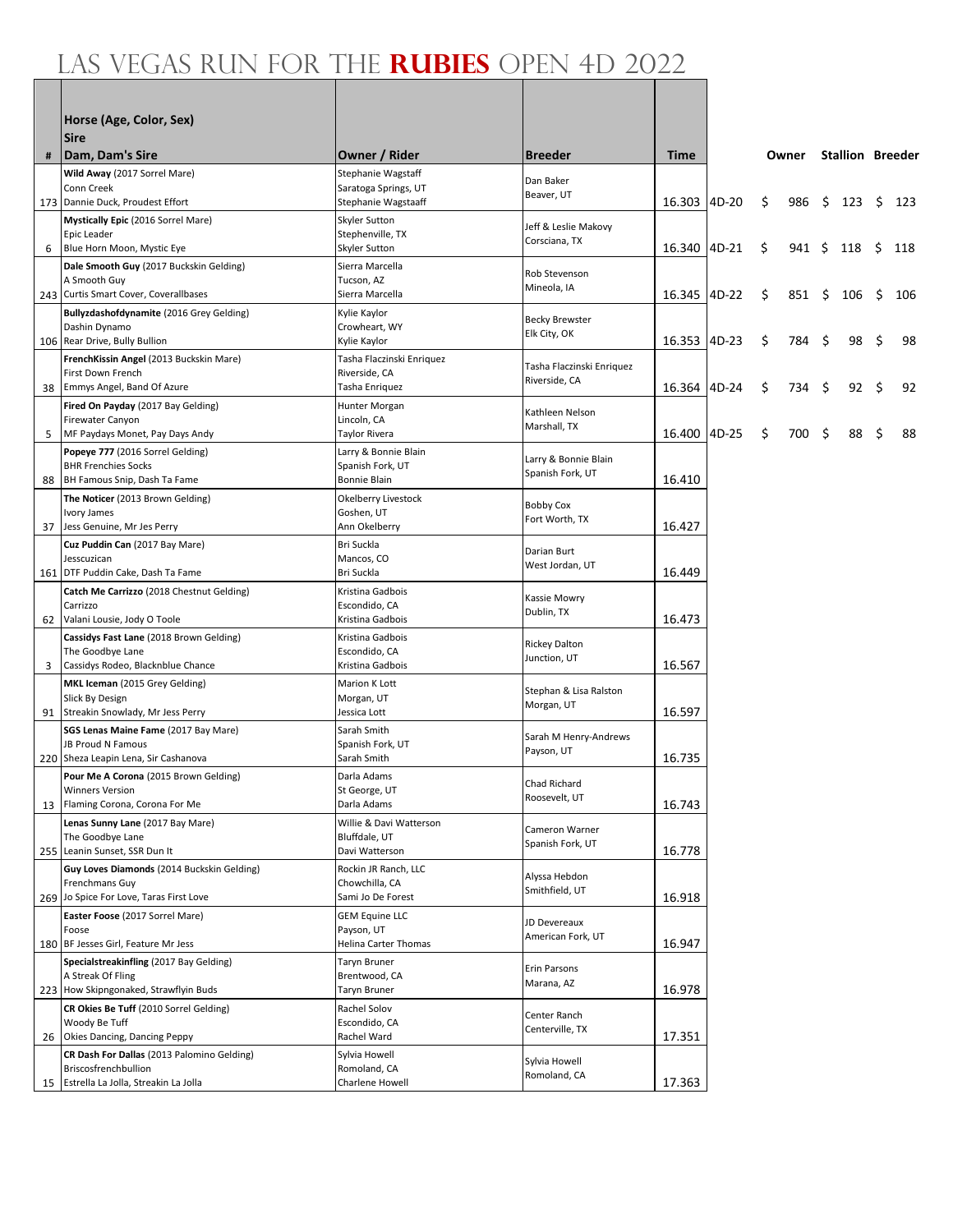|     | Horse (Age, Color, Sex)<br><b>Sire</b>                                 |                                          |                                     |        |
|-----|------------------------------------------------------------------------|------------------------------------------|-------------------------------------|--------|
| #   | Dam, Dam's Sire                                                        | Owner / Rider                            | Breeder                             | Time   |
|     | Slick Rappin Judge (2017 Sorrel Gelding)                               | Jessica Hannan                           |                                     |        |
|     | Slick By Design                                                        | Wittmann, AZ                             | Rachelle Smith Mose<br>Bend, OR     |        |
|     | 242 Cash Bet On Biankus, Judge Cash                                    | Jessica Hannan                           |                                     | 17.908 |
|     | Bubblin Up (2017 Bay Mare)                                             | Garth & Amelia Gardner                   | Copper Spring Ranch                 |        |
|     | Prime Talent<br>124 CSR Bubbly French Girl, Frenchmans Guy             | Kingman, AZ<br>Garth Gardner             | Tularosa, NM                        | 18.123 |
|     | Nu Look (2017 Buckskin Mare)                                           | Sharli Packard                           |                                     |        |
|     | JD Look                                                                | Phelan, CA                               | Jeff & Jodie Bailey                 |        |
|     | 162 Buckys Star Cash, Peponitas Cash                                   | Michelle Lang-Heredia                    | Kennwick, WA                        | 18.661 |
|     | Red Bull Look (2013 Sorrel Gelding)                                    | Gleason Ranch                            | Gleason Ranch                       |        |
|     | JD Look<br>114 Daves Jet Ta Fame, Dash Ta Fame                         | Touchet, WA<br>Karen Gleason             | Touchet, WA                         | 18.821 |
|     | This Guyz Hot (2015 Palomino Gelding)                                  | Preslye Ede                              |                                     |        |
|     | Frenchmans Guy                                                         | Fresno, CA                               | Bill & Debbie Myers                 |        |
|     | 56 Hot Movida, Hot Colours                                             | Preslye Ede                              | St Onge, SD                         | 19.210 |
|     | JR Naughty Jet (2009 Sorrel Gelding)                                   | Katie Pascoe                             | Candice Jacob                       |        |
|     | Blazin Jetolena                                                        | Morro Bay, CA<br>Katie Pascoe            | Tucson, AZ                          | 19.520 |
|     | 205 Dash On Sky, On The Dash                                           |                                          |                                     |        |
|     | Winners Form (2015 Sorrel Gelding)<br><b>Winners Version</b>           | Ray & Susan Siggins<br>Coolidge, AZ      | <b>Chad Richard</b>                 |        |
|     | 67 Annie Form, Rare Form                                               | Susan Siggins                            | Roosevelt, UT                       | 19.554 |
|     | Diamond Center (2016 Buckskin Gelding)                                 | Susan Smith                              | Susan Smith                         |        |
|     | A Smooth Guy                                                           | Blackfoot, ID                            | Blackfoot, ID                       |        |
|     | 156 Dashs Centerfold, Dash Ta Fame                                     | Susan Smith                              |                                     | 19.626 |
|     | Guys Best Bet (2011 Chestnut Mare)<br>Frenchmans Guy                   | <b>Wendy Platts</b><br>Scottsdale, AZ    | Bill & Debbie Myers                 |        |
|     | 81 Addicted To Cash, Dash For Cash                                     | <b>Rylea Platts</b>                      | St Onge, SD                         | 19.680 |
|     | JR Blazin Dash (2015 Brown Gelding)                                    | Katie Pascoe                             | John W & Sherrie Jones              |        |
|     | Blazin Jetolena                                                        | Morro Bay, CA                            | Morro Bay, CA                       |        |
|     | 139 Dash On Sky, On The Dash                                           | Katie Pascoe                             |                                     | 19.707 |
|     | Special For Tres PZ (2017 Bay Mare)<br><b>Tres Seis</b>                | Joao Leao<br>Gainesville, TX             | <b>Blessed River LTD</b>            |        |
|     | 177 Special Copauino, Strawfly Special                                 | Joao Leao                                | Guthrie, OK                         | 19.850 |
|     | Cheyenne Cricket (2017 Sorrel Mare)                                    | Newcomb Cattle Co                        |                                     |        |
|     | Eddie Stinson                                                          | Elk, OK                                  | Louise Kendall<br>Cheyenne, OK      |        |
|     | 157 Cheyenne French Girl, Frenchmans Guy                               | Jordan Bassett Kircher                   |                                     | 19.872 |
|     | Epic Nick (2014 Grey Gelding)                                          | Jason Gann                               | Jodi Cuccurullo                     |        |
|     | Epic Leader<br>193 Nick N Cash, Dr Nick Bar                            | Manteca, CA<br>Teagan Gann               | Pilot Point, TX                     | 19.922 |
|     | Frenchmans Firestar (2014 Palomino Mare)                               | <b>Wendy Platts</b>                      |                                     |        |
|     | Frenchmans Guy                                                         | Scottsdale, AZ                           | Jason & Melissa Mez<br>Piedmont, SD |        |
| 14  | Rojo Irish Barbie, Rojo Irish Bay                                      | <b>Rylea Platts</b>                      |                                     | 19.950 |
|     | Our First Goodbye (2013 Brown Mare)                                    | Mark & Linda Jarvis                      | Mark & Linda Jarvis                 |        |
|     | The Goodbye Lane<br>259 Jesse James Agent, Jesse James Jr              | Spanish Fork, UT<br>Marcie Wilson        | Spanish Fork, UT                    | 19.964 |
|     | ChampagneDiamond (2011 Brown Gelding)                                  | Amber Spencer                            |                                     |        |
|     | <b>Winners Version</b>                                                 | Roosevelt, UT                            | Amber Spencer<br>Roosevelt, UT      |        |
| 89  | Calyx Femme, Calyx                                                     | Amber Spencer                            |                                     | 20.007 |
|     | GM Splashing Proud (2013 Sorrel Gelding)                               | Wade & Ruth Christensen                  | Gloria Martineau                    |        |
| 39  | JB Proud N Famous<br>Splashing Sally, Striking Distance                | Erda, UT<br>Jamie Christensen            | Salt Lake City, UT                  | 20.018 |
|     | Miss Rocking Vodka (2018 Chestnut Mare)                                | Julia Leao                               |                                     |        |
|     | Triple Vodka                                                           | Gainesville, TX                          | Alyssa Loflin                       |        |
| 207 | Miss King Gin, My Masster Gin                                          | Julia Leao                               | Florence, CO                        | 20.033 |
|     | Aint I A Hustler (2016 Sorrel Gelding)                                 | Riley & Brittney Wanlass                 | Jordan Hanson                       |        |
|     | Aint Seen Nothin Yet                                                   | Central Valley, UT                       | Central Valley, UT                  | 20.068 |
| 237 | Losein Control, Lose Yourself<br>VF Eddies Favorite (2018 Sorrel Mare) | Katelyn Carter<br><b>Emily Hannaford</b> |                                     |        |
|     | <b>Eddie Stinson</b>                                                   | Creston, CA                              | <b>Victory Farms</b>                |        |
|     | 216 Favorite Forfeit, Favorite Cartel                                  | <b>Emily Hannaford</b>                   | Ada, OK                             | 20.091 |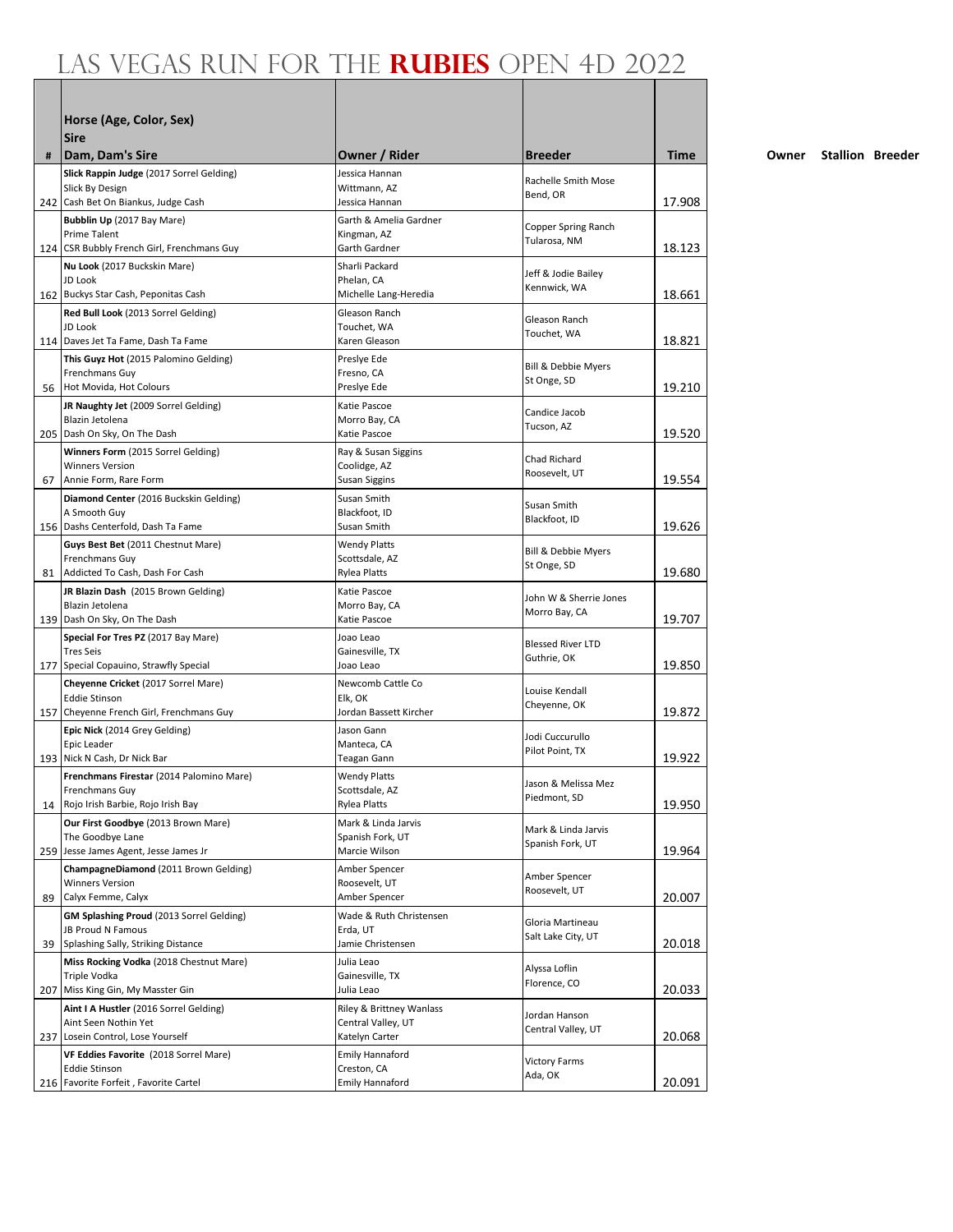|    | Horse (Age, Color, Sex)<br><b>Sire</b>                       |                                    |                                           |             |
|----|--------------------------------------------------------------|------------------------------------|-------------------------------------------|-------------|
| #  | Dam, Dam's Sire                                              | Owner / Rider                      | <b>Breeder</b>                            | <b>Time</b> |
|    | Dashing Manny (2006 Palomino Gelding)                        | Paul Freed                         | Lance Robinson                            |             |
| 23 | PC Redwood Manny<br>Evening Traffic, Dash Thru Traffic       | Wellsville, UT<br>Kailey Mitton    | Spanish Fork, UT                          | 20.137      |
|    | Jets Blazin Fame (2010 Chestnut Mare)                        | Cathy Morgan                       |                                           |             |
|    | Blazin Jetolena                                              | Menan, ID                          | Cathy Morgan<br>Menan, ID                 |             |
|    | 151 Annies Dash, Dash Ta Fame                                | Cathy Morgan                       |                                           | 20.193      |
|    | Fling N Fortune (2016 Bay Mare)<br>A Streak Of Fling         | Hayle Gibson<br>Redcrest, CA       | Eaves Family Horses LTD                   |             |
|    | 105 Out Genuine Delight, Dash Ta Fame                        | Hayle Gibson                       | Edmond, OK                                | 20.219      |
|    | Perfectly French (2017 Palomino Mare)                        | Danielle Nixon                     |                                           |             |
|    | First Down French                                            | Porterville, CA                    | Jack Forzaml<br>Lemore, CA                |             |
|    | 141   RGR Whos Your Daddy, Intents and Purposes              | Kelsey Hayden                      |                                           | 20.290      |
|    | Letta Girl Jet (2016 Bay Mare)<br>Blazin Jetolena            | Jeff & Buffy Walchli<br>Aguila, AZ | Robyn Herring                             |             |
|    | 253 Letta Girl Roll, Letta Hank Do It                        | <b>Buffy Walchli</b>               | Huntington, TX                            | 20.315      |
|    | Sirocco Dashin Cat (2017 Sorrel Gelding)                     | Amber Berry                        | Rebecca Ann Coronado                      |             |
|    | JL Sirocco                                                   | Cedar City, UT                     | Kanarraville, UT                          |             |
|    | 159 Hickorys Indian Cat, Hickorys Indian Pep                 | Amber Berry                        |                                           | 20.356      |
|    | Famous Can Of Jazz (2017 Sorrel Gelding)<br>Freckles Ta Fame | Jeff & Buffy Walchli<br>Aguila, AZ | Joe & Carla Spitz                         |             |
|    | 188 BF Frenchmans Jazzy, Frenchmans Bullet                   | <b>Buffy Walchli</b>               | Lamar, CO                                 | 20.438      |
|    | Guyz Speedy Girl (2016 Bay Mare)                             | Kathy Campbell                     | Kathy Campbell                            |             |
|    | Frenchmans Guy                                               | Morristown, AZ                     | Morristown, AZ                            |             |
|    | 10 A Speedy Lena, World Speed                                | Kathy Campbell                     |                                           | 20.445      |
|    | SG Lifeinthefastlane (2017 Grey Gelding)<br>The Goodbye Lane | <b>Stacy Glause</b><br>Payson, UT  | <b>Stacy Glause</b>                       |             |
|    | 256 Full Of Fame, Poco Lijerito                              | <b>Stacy Glause</b>                | Payson, UT                                | 20.463      |
|    | Yer Killin Me Smalls (2015 Buckskin Gelding)                 | Suzanne Thompson                   | Suzanne Thompson                          |             |
|    | The Goodbye Lane<br>59 Platinum Spark, Diamond Te Spark      | Ogden, UT<br>Suzanne Thompson      | Ogden, UT                                 | 20.469      |
|    | Down Kelly Lane (2017 Bay Gelding)                           | Rylee Cooper-Christman             |                                           |             |
|    | The Goodbye Lane                                             | Alpine, CA                         | Shannon Akerstrom                         |             |
| 65 | Beam Me Up Kelly, First Down Kelly                           | Rylee Copper-Christman             | Potter Valley, CA                         | 20.503      |
|    | Sam James (2015 Bay Gelding)                                 | Kory & Lainey Olson                | Monica McClung                            |             |
| 54 | Ivory James<br>JW Spenditonaguy, Frenchmans Guy              | Cascade, ID<br>Lainey Olson        | May, OK                                   | 20.529      |
|    | Coronas N Cards (2017 Brown Gelding)                         | Setting Sun Ranch                  |                                           |             |
|    | Corona Cartel                                                | Nephi, UT                          | Darling Farms<br>Lamont, OK               |             |
| 82 | Docs Card, Separatist                                        | Hailey Humphrey                    |                                           | 20.588      |
|    | Cimarron Lane TaFame (2016 Sorrel Mare)                      | Shelley Holman                     | Judith L Talbot                           |             |
|    | The Goodbye Lane<br>252 Silver Shu Shine, Silver Enchantment | Brentwood, CA<br>Shelley Holman    | Walla Walla, WA                           | 20.672      |
|    | Fire N On Water (2011 Palomino Gelding)                      | Lacey Morse                        |                                           |             |
|    | A Firewater Twist RB                                         | Randolph, UT                       | Mary Ann & Barry Munkers<br>Lexington, OR |             |
| 30 | Bam Bam Bars, Macho Jake                                     | Dottie Morse                       |                                           | 20.726      |
|    | Six By Design (2017 Sorrel Gelding)<br>Slick By Design       | Denise Madsen<br>Arroyo Grande, CA | Fris Bart & Jessica Lea                   |             |
|    | 171 Katelyns Sixes, Streakin Six                             | Denise Madsen                      | Brownwood, TX                             | 20.747      |
|    | Hummuhs Horsepower (2017 Sorrel Gelding)                     | Natalie Riley                      |                                           |             |
|    | Aint Seen Nothin Yet                                         | Washington, UT                     | Natalie Riley<br>Washington, UT           |             |
|    | 160 Tams Glo Rey Me, Tamulena                                | Natalie Riley                      |                                           | 20.954      |
|    | Firewatermoon (2015 Grey Mare)<br>Firewater Canyon           | Kevin Rowley<br>Payette, ID        | Chad Hart                                 |             |
|    | 272 MCM Some Beach, Some Dasher                              | Kyna Schrader                      | Royston, GA                               | 20.979      |
|    | Goodbye Gidget (2013 Buckskin Mare)                          | Maley Shockley                     | Helina Thomas                             |             |
|    | The Goodbye Lane                                             | Mapleton, UT                       | Payson, UT                                |             |
| 40 | Docs Foxy Gidget, Docs Cold Cash                             | Maley Shockley                     |                                           | 21.036      |
|    | TwoBigFourMyBritches (2015 Sorrel Mare)<br><b>Tres Seis</b>  | Setting Sun Ranch<br>Nephi, UT     | <b>Steel Gang Quarter Horses</b><br>LLC   |             |
|    | 257 KPS Pockets Of Fire, Firewater Flit                      | Paisley Humphrey                   | Newellton, LA                             | 21.149      |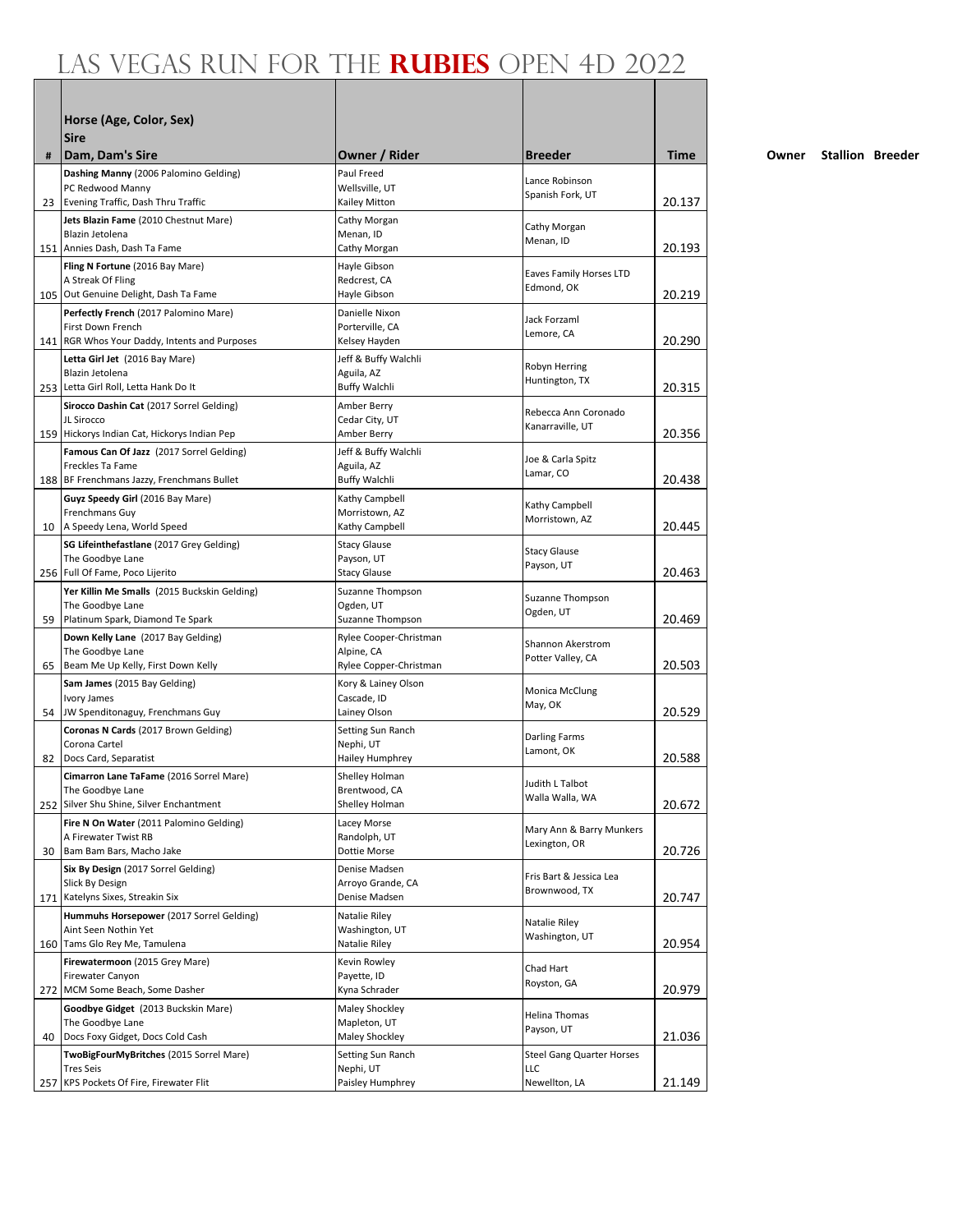|     | Horse (Age, Color, Sex)                                           |                                       |                                              |         |
|-----|-------------------------------------------------------------------|---------------------------------------|----------------------------------------------|---------|
|     | <b>Sire</b>                                                       |                                       |                                              |         |
| #   | Dam, Dam's Sire                                                   | Owner / Rider                         | <b>Breeder</b>                               | Time    |
|     | Heretorocknstreak (2017 Blue Roan Mare)                           | <b>Charles Bates</b>                  |                                              |         |
|     | A Streak Of Fling                                                 | Loomis, CA                            | <b>Charles Bates</b><br>Loomis, CA           |         |
| 8   | MP Credit Therock, MP Rock The Creek                              | Mckinlee Kellett                      |                                              | 21.288  |
|     | Cashinginonmy Design (2015 Chestnut Gelding)                      | Arianna Dicker                        | M Smith/M Calender/L                         |         |
| 94  | Slick By Design<br>Passing Express Cash, Count The Cash           | San Diego, CA<br>Arianna Dicker       | Calender<br>Smithland, KY                    | 21.378  |
|     | <b>Illuminated Design (2015 Grey Mare)</b>                        | Jill Moody                            |                                              |         |
|     | Slick By Design                                                   | Pierre, SD                            | Jill Moody<br>Pierre, SD                     |         |
|     | 236 Illuminated Change, Mr Illuminator                            | Kathy Relyea                          |                                              | 21.743  |
|     | LH A Smooth Success (2014 Sorrel Mare)                            | Larry Hancock                         | Larry K Hancock                              |         |
|     | A Smooth Guy<br>50 Success By Biankus, Captain Biankus            | Wickenburg, AZ<br>Hailee Dihel        | Wickenburg, AZ                               | 21.846  |
|     | LJ Band on the Run (2016 Sorrel Gelding)                          | Lisa Johnson                          |                                              |         |
|     | The Goodbye Lane                                                  | Las Vegas, NV                         | Lisa Johnson                                 |         |
|     | 238 Red Melody Band, Red                                          | Lisa Johnson                          | Las Vegas, NV                                | 21.973  |
|     | Yippie Five Cartel (2016 Sorrel Mare)                             | Jamie Snyder & Alexander McHenry      | Narciso Flores                               |         |
|     | Five Bar Cartel<br>121 Yippie Skippie, Streakin La Jolla          | Norco, CA<br>Jamie Snyder             | Houston, TX                                  | 23.393  |
|     | Smooth N Speedy Guy (2016 Buckskin Gelding)                       | Kathy Campbell                        |                                              |         |
|     | A Smooth Guy                                                      | Morristown, AZ                        | <b>Bill &amp; Debbie Myers</b>               |         |
|     | 134 Patience N Speed, World Speed                                 | Shyann Lucas                          | St Onge, SD                                  | 24.952  |
|     | JW Frenchmanicure (2011 Palomino Mare)                            | <b>Wendy Platts</b>                   | <b>Wendy Platts</b>                          |         |
|     | Frenchmans Guy                                                    | Scottsdale, AZ                        | Scottsdale, AZ                               |         |
|     | 148 Famous Brandi, Dash Ta Fame                                   | Rylea Platts                          |                                              | 25.023  |
|     | MetroTech (2016 Sorrel Mare)<br>Technicolours                     | Savannah Chant<br>Baggs, WY           | Dale Kolb                                    |         |
| 9   | Kellys Approved, Second Down Kelly                                | Kelsey Hayden                         | Sallisaw, OK                                 | 999.999 |
|     | Dats Blazin (2012 Sorrel Gelding)                                 | Lexie Goss                            | Lexie Goss                                   |         |
|     | Blazin Jetolena                                                   | Redmond, OR                           | Redmond, OR                                  |         |
|     | 18 Naughty For Dat Cash, Juno Dat Cash                            | Lexie Goss                            |                                              | 999.999 |
|     | Dontcomeatmesideways (2017 Palomino Mare)<br>Aint Seen Nothin Yet | Kaitlynn Bilskie<br>Spring Creek, NE  | Shaun Smith                                  |         |
|     | 21 Pepper Me With Cash, The Cash Button                           | Katilynn Bilskie                      | Casper, WY                                   | 999.999 |
|     | CR Streakin for Gems (2017 Bay Mare)                              | Josie McMurtrey                       | Sylvia Howell                                |         |
|     | CR Rode Ta Fame                                                   | Abilene, TX                           | Romoland, CA                                 |         |
|     | 22   Indian Zee, Indians Image                                    | Josie McMurtrey                       |                                              | 999.999 |
|     | Blazins Last Cowgirl (2012 Bay Mare)<br>Blazin Jetolena           | Four Taylors Ranch LLC<br>Lapoint, UT | Susan Rist                                   |         |
|     | 33 Ronas Cowgirl, Ronas Ryon                                      | Melissa Taylor                        | Tucson, AZ                                   | 999.999 |
|     | RQF Blazin Blond (2013 Palomino Mare)                             | <b>Barb West</b>                      |                                              |         |
|     | Blazin Jetolena                                                   | Bow, WA                               | Cheryl & Daniel Murray<br>Green Valley, AZ   |         |
| 41  | Miss Cash Buck, Takin On The Cash                                 | Melissa Harris                        |                                              | 999.999 |
|     | Keep Kissin Me (2013 Brown Gelding)<br>Ivory James                | Crystal Strange<br>Richards, TX       | Vaugh & Jill Cook                            |         |
| 42  | Kiptys First Kiss, First Down Dash                                | Crystal Strange                       | Fort Collins, CO                             | 999.999 |
|     | Smooth N Fuzzy (2016 Sorrel Mare)                                 | McColee Land & Livestock LLC          |                                              |         |
|     | A Smooth Guy                                                      | Spanish Fork, UT                      | Bill & Debbie Myers<br>St Onge, SD           |         |
| 48  | FC Peachfuzz Ta Fame, Dash Ta Fame                                | Kylie Wells                           |                                              | 999.999 |
|     | Hanks Slick Design (2015 Bay Gelding)<br>Slick By Design          | Tyra Kane<br>Weatherford, TX          | Megan Lewis                                  |         |
| 70  | Thiefs of Diamonds, Doc O Dynamite                                | Tyra Kane                             | Filer, ID                                    | 999.999 |
|     | Firstflight Taheaven (2016 Sorrel Mare)                           | <b>Brittany Bishop</b>                |                                              |         |
|     | JL Dash Ta Heaven                                                 | Warrenton, VA                         | Jud Little<br>Ardmore, OK                    |         |
|     | 100 Moons Six Marthas, Marthas Six Moons                          | <b>Brittany Bishop</b>                |                                              | 999.999 |
|     | LS Mr Goodbye Banjo (2015 Buckskin Gelding)                       | Jackie Young                          | Jacklin Glade                                |         |
| 102 | The Goodbye Lane<br>Bankers Special Skip, Jay Kay Skipa Rory      | Bluffdale, UT<br>Jackie Young         | Spanish Fork, UT                             | 999.999 |
|     | Boots N Boardroom (2014 Grey Gelding)                             | McColee Land & Livestock LLC          |                                              |         |
|     | PC Redwood Manny                                                  | Spanish Fork, UT                      | McColee Land & Livestock<br>Spanish Fork, UT |         |
|     | 113 Executive Looks, Executive Menace                             | Kylie Wells                           |                                              | 999.999 |